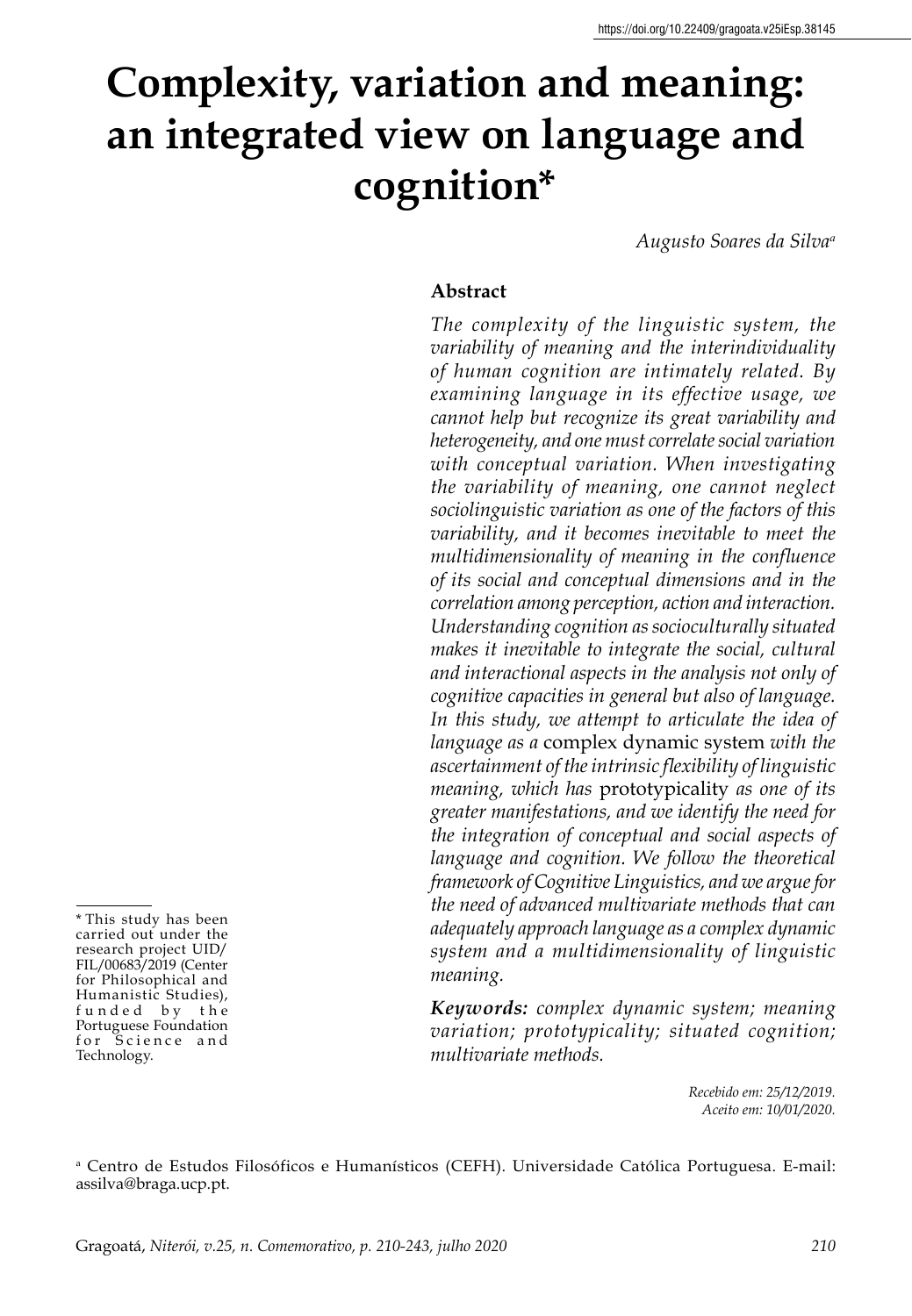## **1. Introduction**

How systematic can a linguistic system be if the use of language is inevitable and significantly variable? How invariable can the meaning of a linguistic expression be when meaning is intrinsically dynamic and flexible? How individual or universal can human cognition be if the mind is situated in socioculturally determined contexts? These three fundamental questions on language and cognition lead to rethinking the notion of a language system and the nature of linguistic meaning and human cognition. In this study, we attempt to articulate the idea of language as a *complex dynamic system* with the ascertainment of the intrinsic flexibility of linguistic meaning, which has *prototypicality* as one of its greater manifestations, and we identify the need for the integration of conceptual and social aspects of language and cognition. We approach language in its effective use and follow the theoretical framework of Cognitive Linguistics (GEERAERTS; CUYCKENS, 2007, for an overview), which is defined as a *usage-based model*, a *meaning-oriented model* and an *experiential model*, that involves all of the dimensions of human experience – namely, individual, social and historic dimensions.

The complexity of a linguistic system, the variability of meaning and the interindividuality of human cognition are intimately related. By examining language in its effective usage, we cannot help but recognize its great variability and heterogeneity, and one must correlate two types of variation: social and conceptual. By investigating the variability of meaning, one cannot neglect sociolinguistic variation as one of the factors of this variability, and it becomes inevitable to meet the multidimensionality of meaning in the confluence of its social and conceptual dimensions and in the correlation among perception, action and interaction. Understanding cognition as socioculturally situated makes it inevitable to integrate the social, cultural and interactional aspects in the analysis not only of cognitive capacities in general but also of language.

We start by verifying that the inevitable variation in any language community implies abandoning the idealist conception of language as a homogeneous system, which was popularized by Saussure and Chomsky. More radically, it implies to *desystematize* the language system and to understand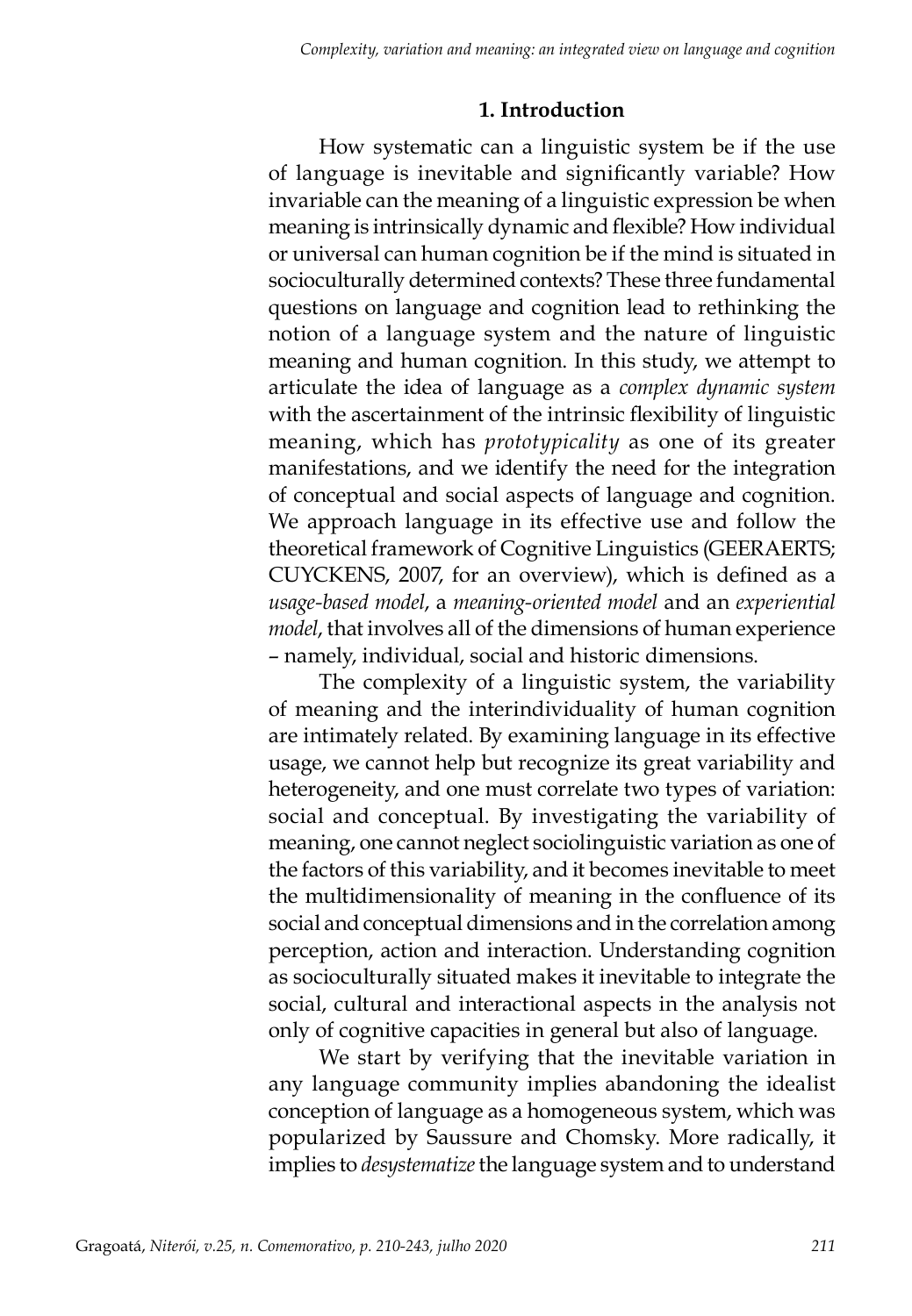language as a *complex dynamic system*. Following up, we observe that to this same dynamic and complex idea there is, on the one hand, *prototypicality* – or prototype-based categorization – and other manifestations of the variability of linguistic meaning and, on the other hand, the *situated embodiment* or sociocultural *situatedness* of human cognition. We later identify different types of meaning variation, namely, semasiological variation (prototypicality and polysemy) and onomasiological variation (near-synonymy and synonymy), and we show, based on the semantic analysis of special expressions, that perception, action and interaction are dimensions of linguistic meaning. In the following section, we address the social aspects of linguistic meaning and the necessary integration of intralinguistic or *lectal* (dialectal, sociolectal, idiolectal) variation in the cognitive perspective of language. Finally, we advance the argument for the need of quantitative and multivariate advanced methods that can adequately approach language as a complex dynamic system and the multidimensionality of linguistic meaning.

#### **2. Language as a** *complex dynamic system*

The system of a language is inevitably nonhomogeneous. The reason is simple: linguistic variation is an immediate and inevitable consequence of language usage, which implies that a linguistic community can never be homogeneous; social variation is intrinsic to any community and, therefore, to any linguistic community.

What then is the *system* of a language? Because the usage of a language is inevitably variable, how systematic is a language system? How is it possible to define a *language* if its usage is intrinsically heterogeneous? Furthermore, because the usage variation is *lectally* structured, that is, organized in terms of dialects, sociolects and idiolects or registers, how systematic is this variation?

The primary fact of linguistic study is the linguistic behavior of speakers, that is, their verbal interaction. It is the interaction between individual speakers that a linguist can observe and directly describe. We are, naturally, led to think that there is some structure that underlies the individual linguistic behavior of speakers: (i) on an individual level, there is a structure in the sense that each individual has their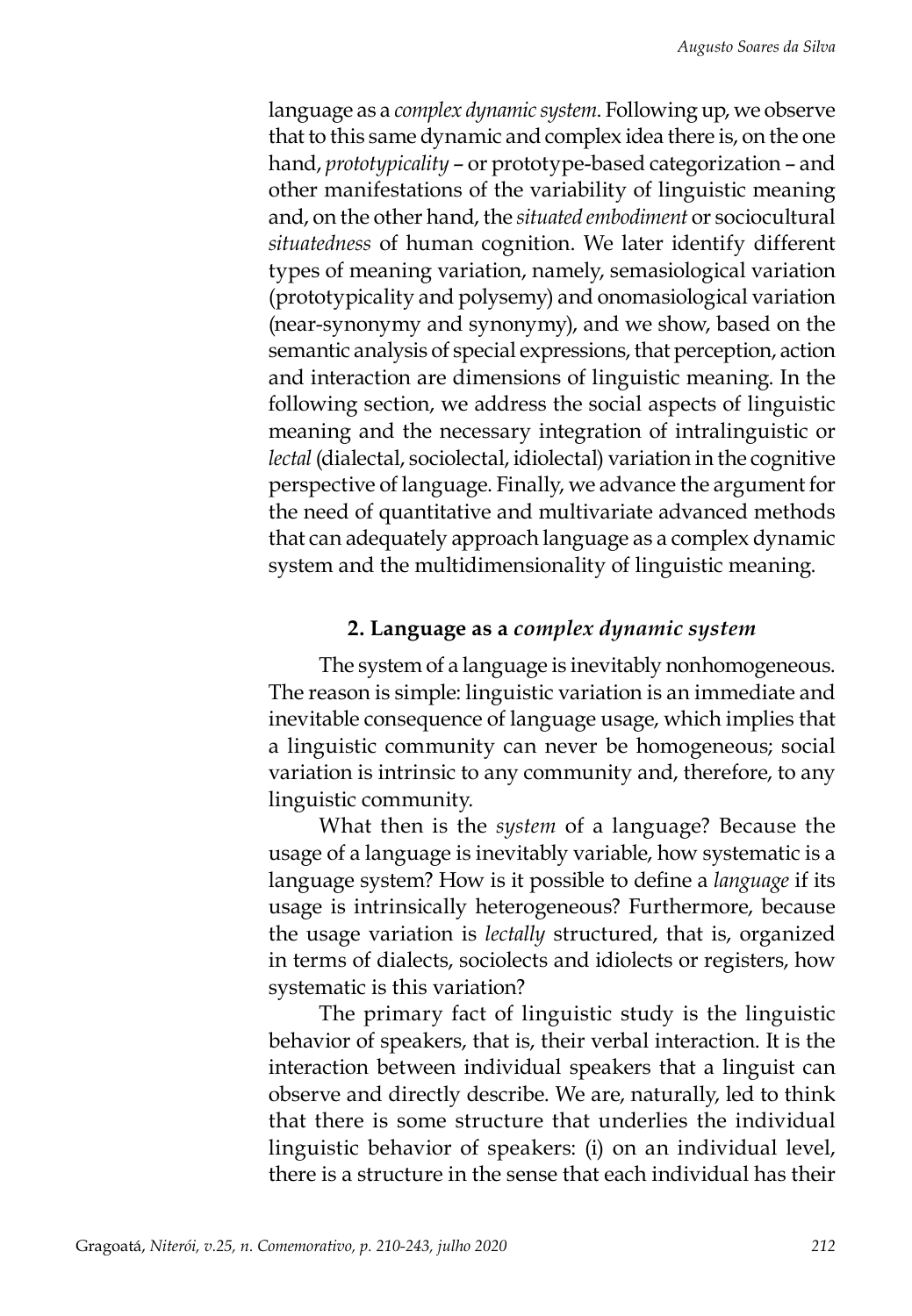own internal language system and their own knowledge of language; and (ii) on an interindividual level, there is a structure that is something shared by the different speakers of a community. However, what we usually think of and designate as a language *system* is something abstract that a linguist infers from the observation of language usage. Accordingly, the system is a secondary abstraction that intends to present the regularities of language usage. The linguistic system is not directly accessible but is acquired through abstraction both for the linguists, whose aim is to describe a language system, and for the speakers, whose target moves towards the process of learning the system of a language.

How is it then possible that speakers learn, as children or adults, the system of a language if the system is not directly accessible? Speakers learn their language system through *mutual alignment* with one another. This means that they learn through imitation and adaptation, necessarily at the level of interaction. The linguistic alignment of speakers is incomplete, as it is not possible to interact with all the speakers of a language but only with a small part. This is why communicative interactions not only are social events but also reflect a social structure comprised of groups and social networks to which individual speakers belong and that establish these verbal interactions.

Consequently, lectal variation is an integral part of a usage-based conception of a linguistic system (cf. GEERAERTS, 2010b). A language is, after all, a cluster of different lectal varieties and a cluster of subsystems in the abstract conception of language. So far, we have abandoned the Saussurean and Chomskyan idea of language as a homogeneous system and substituted it with the idea of a heterogeneous linguistic system that is polylectal, or multilectal, from Labov's (1972) variationist sociolinguistics. However, the assumption of a usage-based model of language should take us to a more dynamic view on language, namely, to an idea of language as a heterogeneous system in a more radical sense.

Because a language is a nonhomogeneous reality, would its dialects, sociolects and idiolects, in a general sense, its *lects*, be internally homogeneous? No, they would not. Chambers and Trudgill (1998) have already observed that the linguistic varieties are part of a *dialectal continuum*, in which the adjacent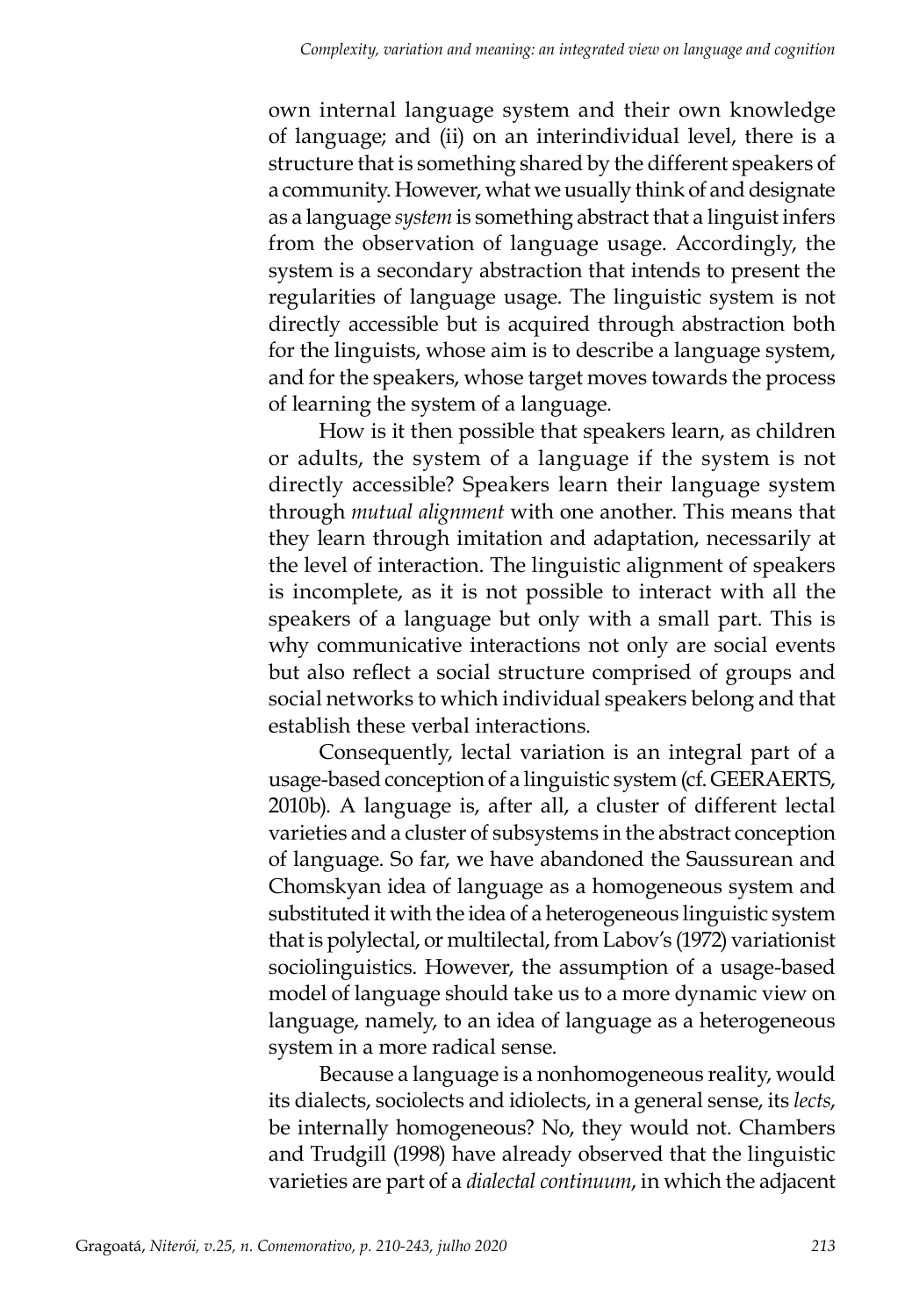varieties are mutually comprehensible, but the variants from the open-ends of the chain may not be. In terms of the Prototype Theory (TAYLOR, 1995; GEERAERTS, 1997) – a categorization model developed by Cognitive Linguistics –, lectal variations constitute categories based on *prototypes*, which means that some instantiations are more typical, more prominent, and "better examples" of certain linguistic variety than others. Consequently, some instantiations, i.e., some variables, are more central or closer to the prototypical center and others are further away from it, because the last ones can enter intersecting areas with instantiations or variables from other linguistic varieties. That is, each lectal variety presents a *radial structure* from a certain prototypical center.

In this more radical sense of linguistic heterogeneity, each language is a *complex dynamic system*, and in this system, each expression, each construction, each word, and each linguistic form has its own lectal distribution (GEERAERTS, 2010b). This lectal distribution is inevitably *multifactorial*, as it involves not only geographic differences but also many other lectal factors, which are social, stylistic or even the speaker's characteristics. Furthermore, these various lectal factors interact with the conceptual factors.

The necessary deconstruction of the notion of a language system or, specifically, the necessary *desystematization* of the linguistic system involves two essential arguments: if "the language" exists as a system, then it can only exist as a *complex dynamic system*; and if the lectal varieties exist as separated entities within this complex dynamic system, then they can only exist as *prototypical categories* or categories that have an internal structure based on prototypes. When this desystematization of a language system has a larger descriptive and methodological consequence, the systematic inclusion of lectal variation in the description of any linguistic expression and the use of multivariational methods can account for the heterogeneity and multifactoriality of linguistic phenomena (cf. GEERAERTS, 2010b).

## **3. Flexibility of meaning and social cognition**

After defining language as a complex dynamic system, two other key concepts should also be defined: linguistic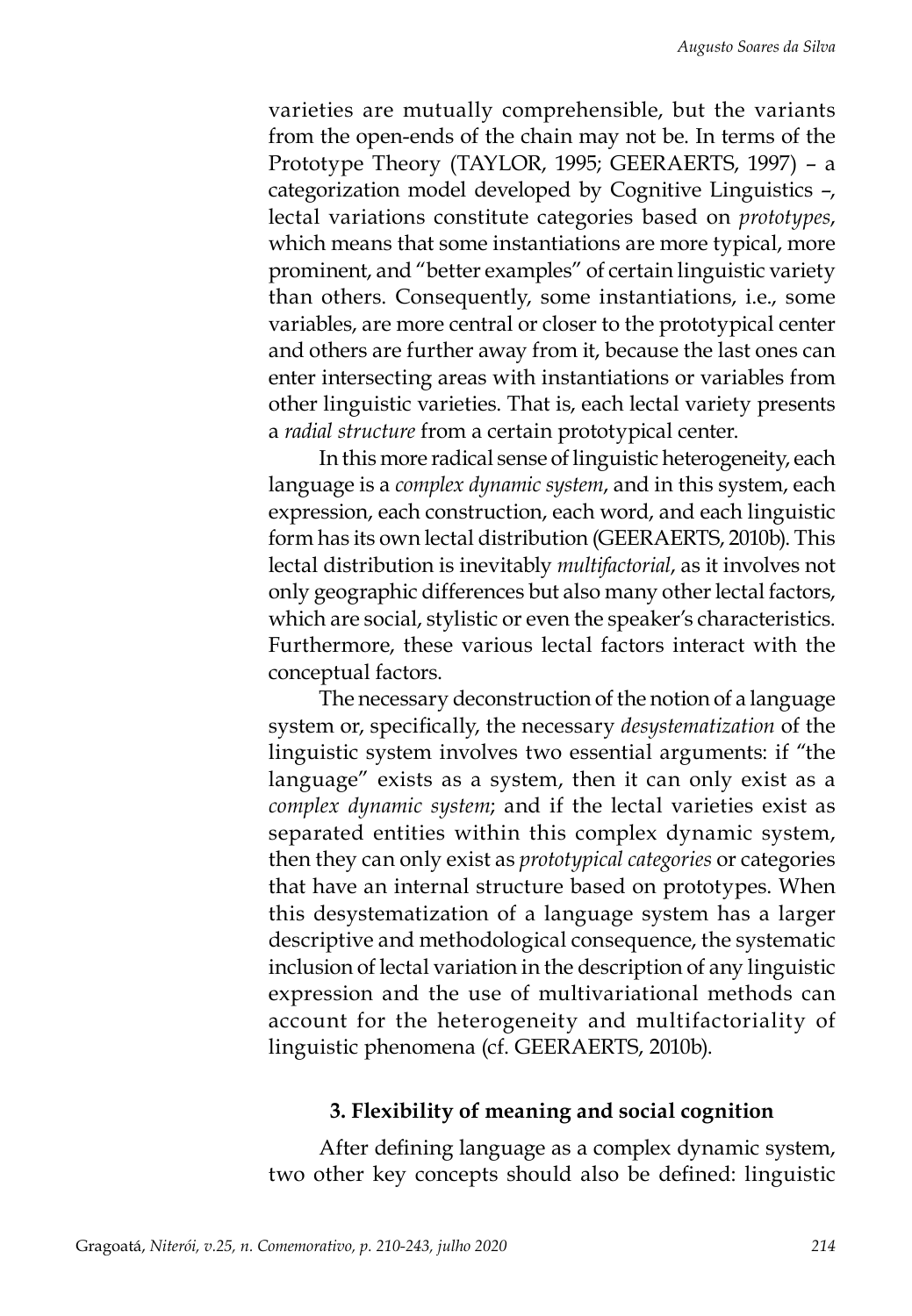meaning and how (in)variable it is and individual cognition and how (inter)individual it is.

Linguistic meaning is intrinsically dynamic, flexible, encyclopedic, non-autonomous, and based on usage and experience, and it identifies with *conceptualization*, in the most general meaning of any mental experience. These properties of meaning, which are explored by Cognitive Linguistics, are evident, for example, not only in the phenomena of polysemy and semantic change (SILVA, 1999; 2003; 2006) but also in grammatical constructions as expressions of *conceptual perspectivation* and, thus, of alternative perspectives to conceptualize each situation (LANGACKER, 1987; 1991; 2008; TALMY, 2000).

Let us observe more closely the dynamic and flexible nature of linguistic meaning. The flexibility of meaning comes from the fact that meaning represents the world, and the world can be a changing reality. Thus, new experiences imply that we adapt our categories to the transformation of circumstances and that we open the way to nuance and deviant cases. In more conceptual terms, the flexibility of meaning is an effect of the way that we categorize the world. We do it not as properties that necessarily apply to all members of a certain category and sufficient to distinguish this category from other categories, as the "classical" theory of categorization assumes, but based on *prototypes* or mental representations of the properties and examples that we consider to be more representative in our cultural and social contexts, as Prototype Theory proposes, the way that it has been developed by Cognitive Psychology (ROSCH, 1978) and by Cognitive Linguistics (GEERAERTS, 1985; 1997; TAYLOR, 1995). Categorizing based on prototypes is categorizing through similarity or associations in some way with the prototype, through which the members of a category that present varying degrees of representativeness or prominence are grouped through partial similarities or *family resemblance* (WITTGENSTEIN, 1953), and the borders within a category and between categories are usually diffuse. More concrete categories such as *fruit*, *bird* and *color* (ROSCH, 1978) or more abstract categories such as *lie* (COLEMAN; KAY, 1981) or the verb *deixar* 'to leave, to let' (SILVA, 1999) all display effects of prototypicality.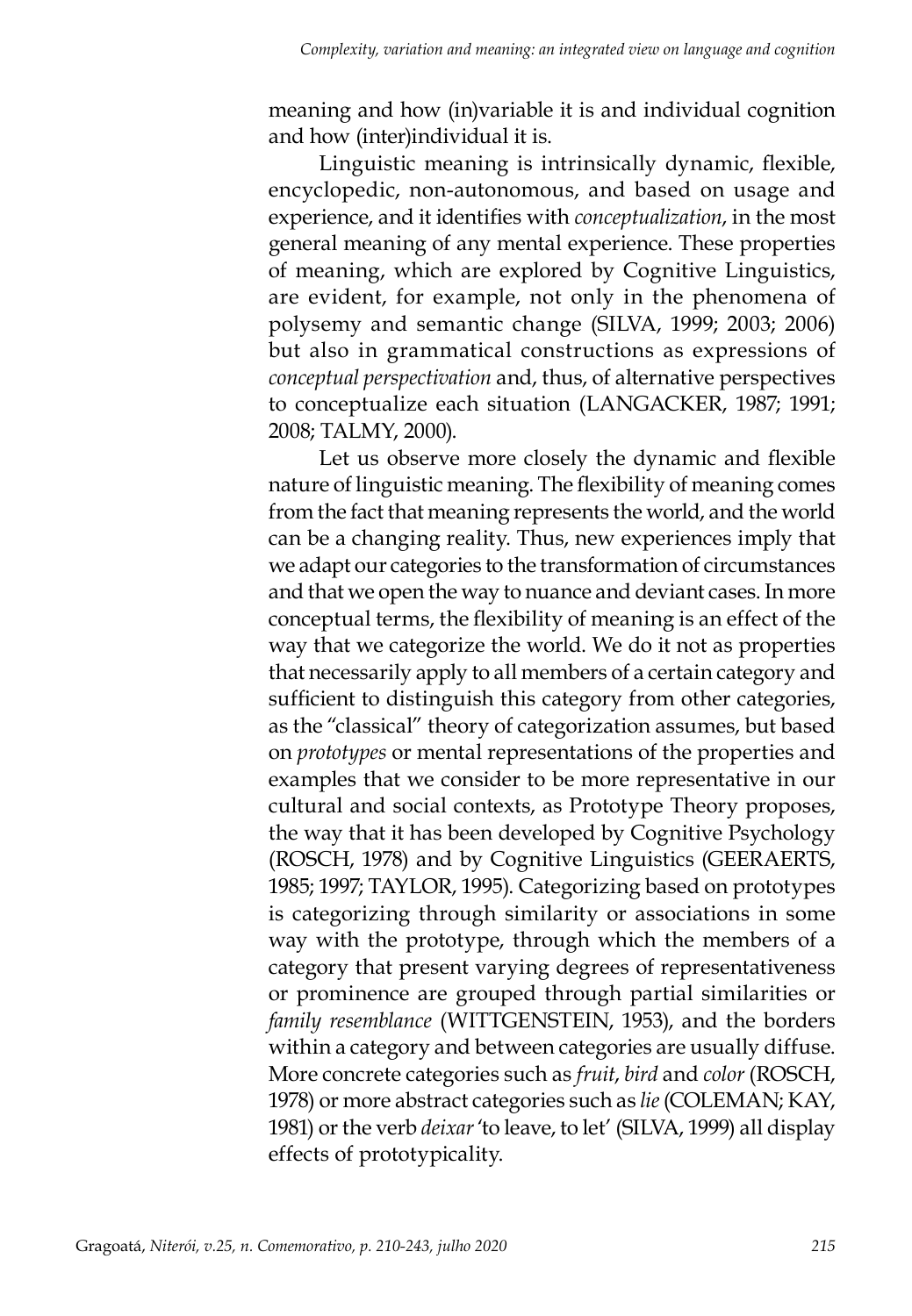The main reason for prototypicality is based on the categories of the human cognitive system itself and its mode of functioning. A category that is based on prototypes meets the following three requirements of *cognitive efficiency* (GEERAERTS, 1988): (i) *informative density*, as maximum information can be achieved with minimal effort; (ii) *flexibility*, as the speakers can adapt the category to new circumstances and experiences and integrate them in it; and (iii) *structural stability*, as new facts can be interpreted through preexisting knowledge and, thus, the aforementioned flexibility does not make the category communicatively inefficient. Prototypical categories make the conceptual system more economic and have the immense advantage not only of adapting easily to the inevitable variation and change but also of working as interpretative models of the new conditions, situations and needs.

The prototypicality of conceptual and linguistic categories and its effects, namely, the category structure in the form of *radial networks* or the semantic extension through conceptual metaphor and metonymy and its subsequent polysemy, match perfectly with the idea of language as a complex dynamic system that was developed in the previous section. In fact, the very characteristics of the linguistic system – dynamism, adaptability, complexity and multisystemicity – are macroeffects of prototypicality.

Let us now approach the concept of cognition. Can we conceive of cognition without interaction? Can we continue taking individual internal thought as having some type of pre-eminence over the supraindividual external activity or over the thought that leads to (inter)action? Can we understand the *embodiment* hypothesis of thought and language developed by Lakoff & Johnson (1999) in the individual and universal or physical and neurophysiological sense of human cognition?

In the last twenty years or more, there has been some significant enlargement of the concept of *cognition*: from a purely *internal* and autonomous perspective, which is summarized in the (metaphorical) idea of cognition as a brain, with the "first generation of the cognitive sciences", to the perspective of the *embodiment* of cognition or its integration in the ensemble of the physical body of an individual (VARELA; THOMPSON; ROSCH, 1991; EDELMAN, 1992; DAMÁSIO, 1995; 2000; LAKOFF; JOHNSON, 1999; GIBBS, 2005), with the "second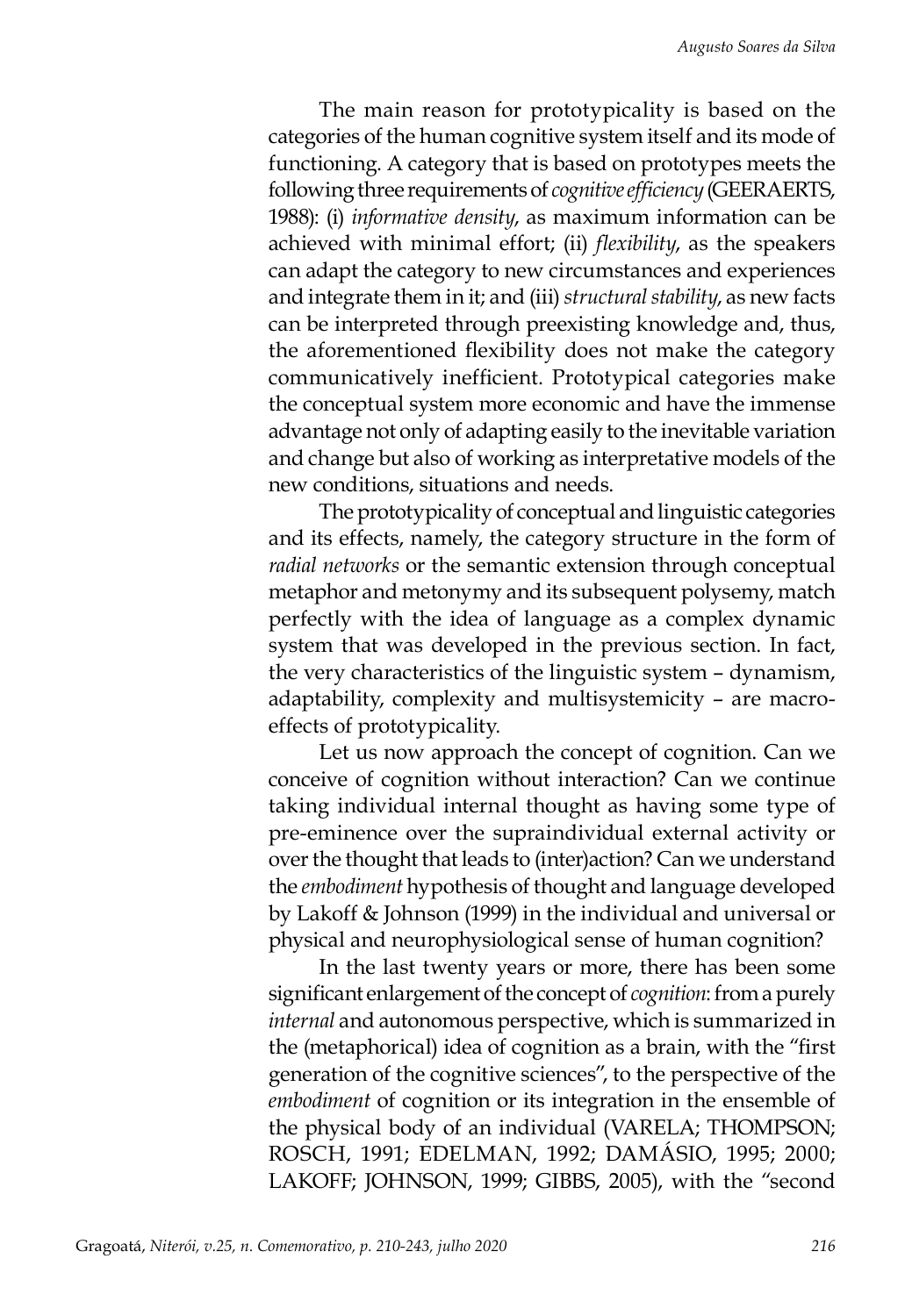generation of the cognitive sciences", and more recently, to the inclusion of the situation and interindividuality in cognition and, thus, the notion of *situated cognition* or *social cognition* (ZLATEV, 1997; 2007; TOMASELLO, 1999; BERNÁRDEZ, 2004; 2005; 2008a; 2008b; ZIEMKE; ZLATEV; FRANK, 2007; FRANK; DIRVEN; ZIEMKE; BERNÁRDEZ, 2008; ZLATEV; RACINE; SINHA; ITKONEN, 2008; PISHWA, 2009; HARDER, 2010). As an example, the neuroscientist Wilson (2005) speaks of a *collective mind* and a *social brain*, which suggests that our brain is specially prepared to establish connections with other brains for interactive behaviors and that cognition is either individual as well as collective.

It is necessary to complement two concepts that have been well-seen in the cognitive sciences, namely, the older and more popular concept of *embodiment*, or the bodily and sensorimotor basis of the mind, cognition and language, and the more recent concept of *sociocultural situatedness*, i.e., the ways in which individual minds and cognitive processes are shaped by social and cultural interactions. That is, it is important to understand the more popular concept of *embodiment* with this double meaning as *situated embodiment* (cf. ROHRER, 2007). The investigation of the last few years in a number of cognitive sciences explores the complementarity of these concepts in the interdisciplinary context of studies about *situated cognition*, which contribute to a change of paradigm. As the philosopher Andy Clark wrote more than a decade ago

> talk of embodiment and situatedness has become increasingly frequent in philosophy, psychology, neuroscience, robotics, education, cognitive anthropology, linguistics, and in dynamical systems approaches to behavior and thought. There is clearly a shift in thinking but the nature and importance of the shift is surprisingly hard to pin down (CLARK, 1999, p. 345)

Two emerging tendencies in the framework of Cognitive Linguistics have contributed to integrating the social aspects in the cognitive perspective of language, specifically, Biocultural Linguistics (SINHA, 2010) and Cognitive Sociolinguistics (KRISTIANSEN; DIRVEN, 2008), which we discuss in section 6.

Accordingly, cognition is *situated*, since cognitive activity always occurs in a sociocultural context; cognition is *distributed*, through the division of cognitive effort between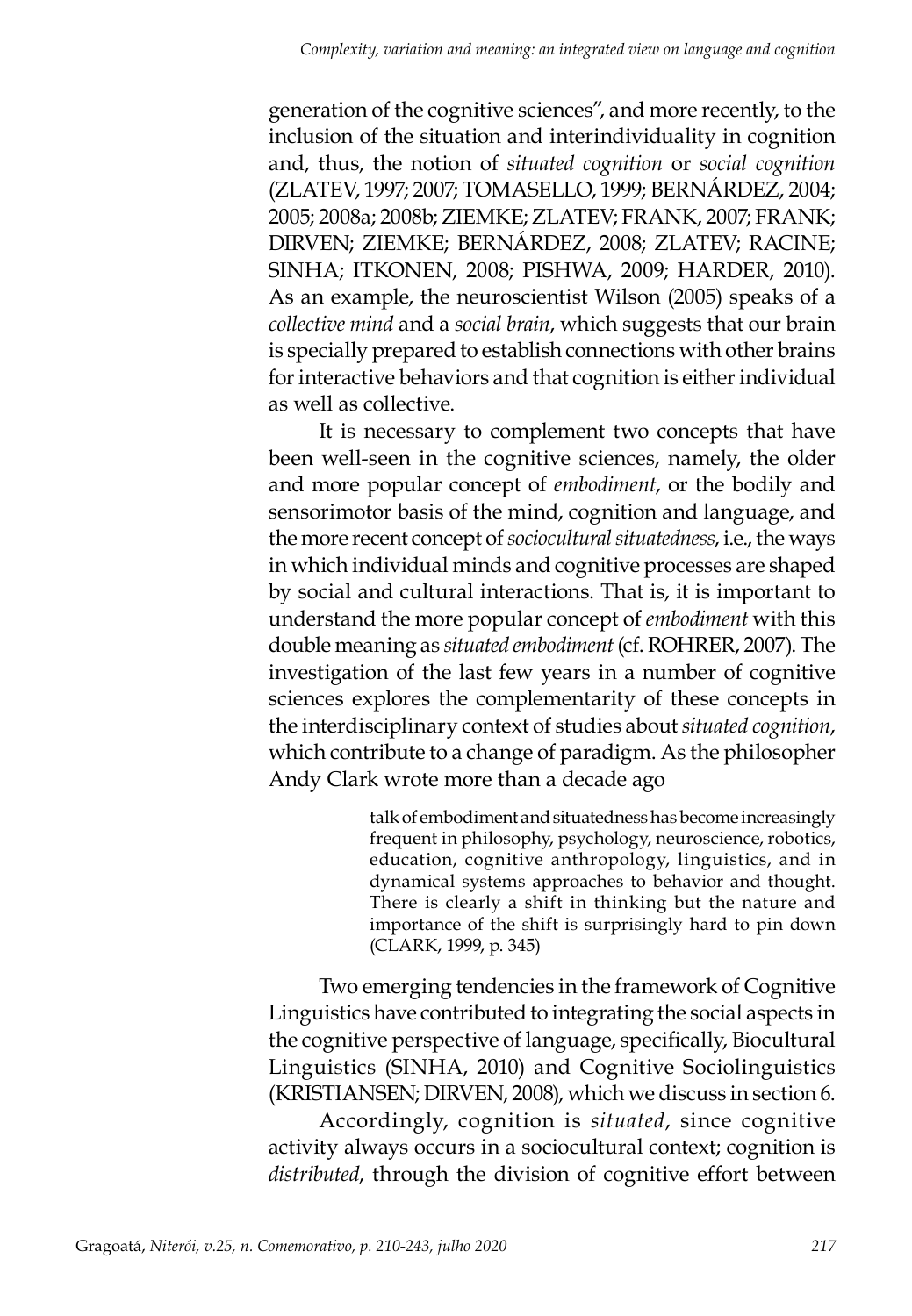two or more individuals and among them and their cognitive instruments; cognition is *synergic* (BERNÁRDEZ, 2008 a; 2008 b), as an activity of collaboration between individuals who are not only synchronic but also, above all, sociohistoric, whose mechanisms are imitation, as the more recently discovered "mirror neurons".

# **4. Meaning variation: semasiological and onomasiological variation**

How does meaning vary and what are the types of meaning variation? Let us consider the case of lexical meaning, which we use as a model for other types of semantic variation. The fundamental distinction, which goes back to the seminal study from Baldinger (1964), opposes semasiology and onomasiology: *semasiology* starts from a word or another expression to analyze the different meanings associated with it, whereas *onomasiology* starts from the concept or the function and investigates the different words or expressions that designate it. Meaning variation can thus be semasiological or onomasiological.

Lexical choices in discourse are determined by different factors. Obviously, there are lexical choices of (more or less) specific concepts determined by the theme of the speech, but there are others that concern sociolinguist, stylistic or pragmatic differences, not differences between concepts. The choice, for instance, between *guarda-redes* and *goleiro* ("goalkeeper") is a choice between forms that express the same concept but that belong to different national varieties (*guardaredes* is the term used in European Portuguese, while *goleiro* is used in Brazilian Portuguese). The choice between *morrer* and *falecer* ("to die") is a choice between forms that express the same concept but that are stylistically different (*falecer* is used in formal registers). The choice between *você* and *o senhor* ("you") is a choice between forms that express the same concept but that are pragmatically different. We can call this variation between denotational synonyms *formal onomasiological variation*, as opposed to *conceptual onomasiological variation*, that involves conceptual differences such as the difference between *guarda-redes/goleiro* ("goalkeeper") and *jogador* ("player"). Distinguished from onomasiological variation between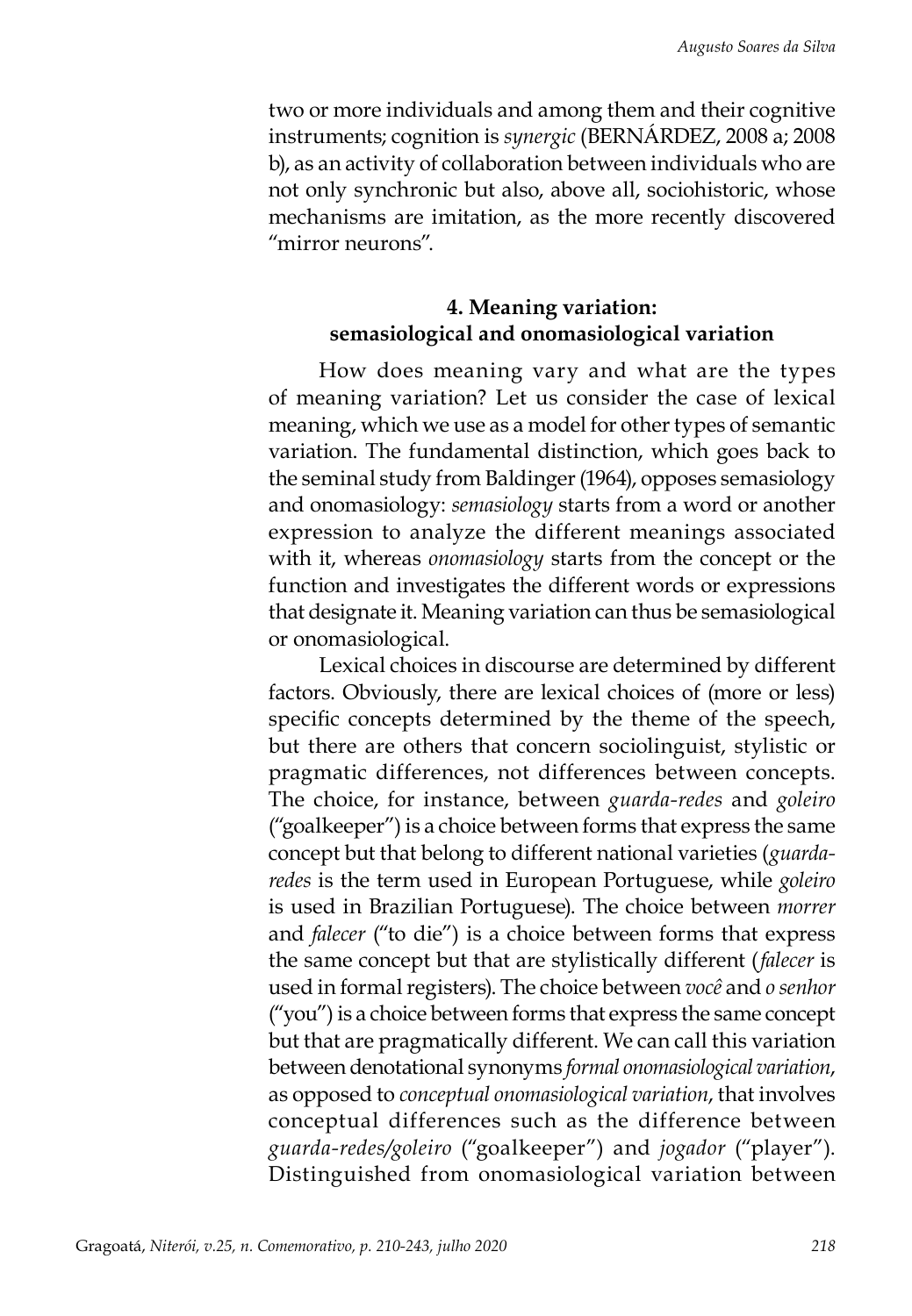different alternative expressions to designate a certain concept or function is *semasiological variation*, to which the phenomenon of prototypicality, discussed in the previous section, is linked. Semasiological variation involves polysemy and vagueness and thus indicates the choice between different senses and/ or referents of certain words or expressions.1 A fourth type of lexical variation is *contextual variation*, which involves all the aspects of a communicative situation – not only the more or less permanent characteristics of the speaker (such as being Portuguese or Brazilian), but also the more transitory and interactional characteristics of the speech act (such as the discourse genre, for example). Therefore, the distinction between *conceptual variation*, which involves conceptual differences, and *social variation*, which is linked to the social aspects of the meaning, is as fundamental as the distinction between semasiological and onomasiological variation.

As to the development of lexical semantics, it should be noted that Cognitive Semantics constitutes a descriptive expansion in relation to other semantic theories, such as Structural Semantics and Generative Semantics: from the traditional interest in the lexical structures (lexical fields, lexical taxonomies and lexical relations, as introduced by Structural Semantics) to the interest in the phenomena of lexical salience; and from the initial interest in semasiology (Cognitive Semantics was initially focused on polysemy) to the development of onomasiology and the identification of different types of onomasiological salience (cf. GEERAERTS, 2010a). The wider development, to which Cognitive Semantics has largely contributed, concerns the study of the phenomena of semasiological and onomasiological lexical *salience*. Studying lexical salience is, in fact, studying the *interaction between structure and usage*, as salience is the manifestation of *usage in the structure* – some parts are more important than other parts exactly because they are used more frequently.

We can distinguish different types of lexical salience associated with the main types of lexical variation. Semasiological salience involves two phenomena that are greatly studied by Cognitive Semantics, namely, *prototypicality* (TAYLOR, 1995; GEERAERTS, 1997) and *polysemy* (SILVA, 2003; 2006). Specifically, some referents or some senses of a certain word may be more representative, in terms of frequency or

<sup>&</sup>lt;sup>1</sup> For the types of lexical variation, refer to the empirical study of Geeraerts, Grondelaers, Bakema (1994), who should be credited for the distinction between *conceptual* o n o m a s i o l o g i c a l variation and *formal*  onomasiological variation.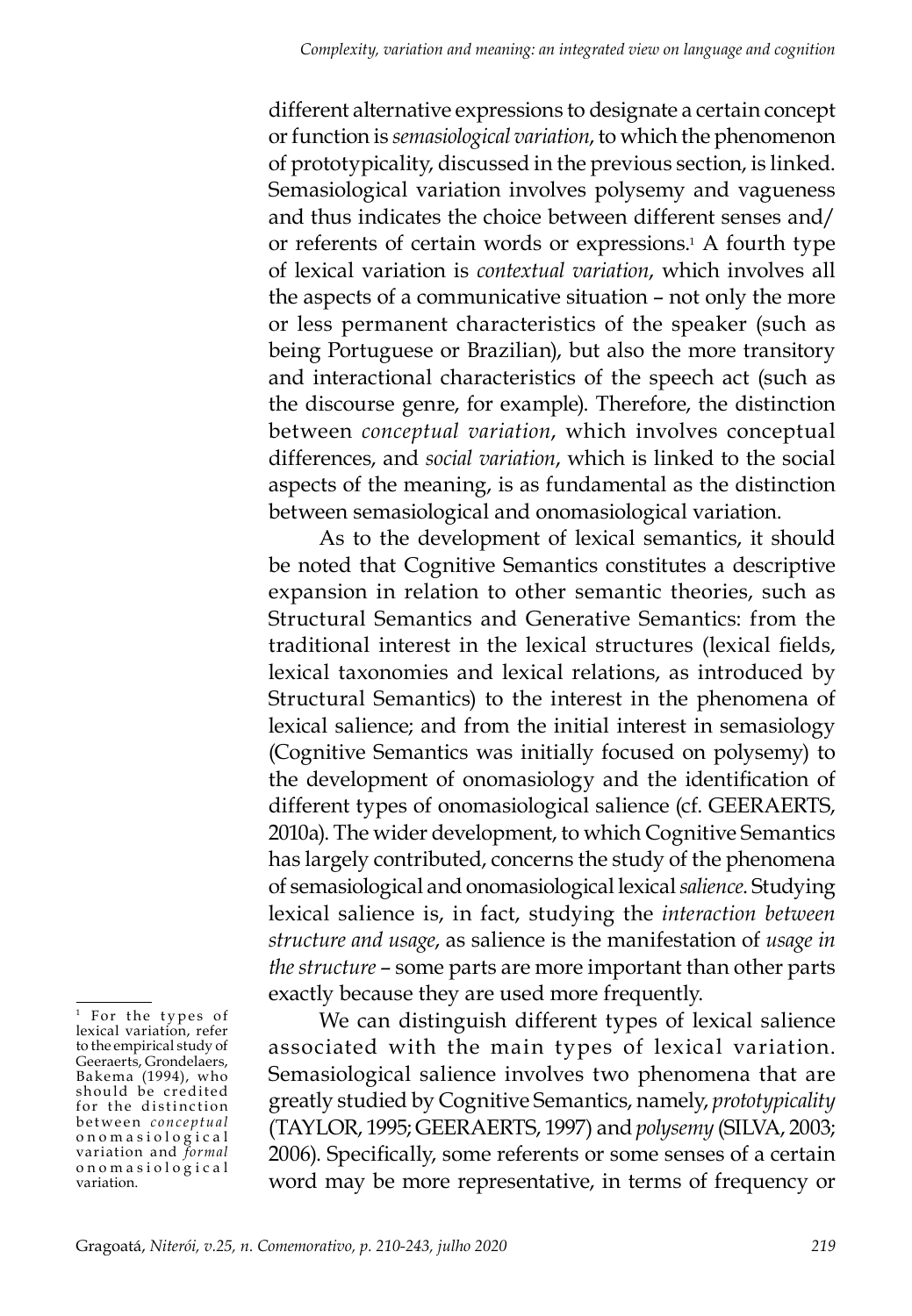semantic coherence, than others. For example, the apple, the orange or the pear are more prominent referents of the word *fruit* than the lemon, the pomegranate or the coconut; and the senses of 'to abandon' and 'to allow' are more prominent of the verb *deixar* than the sense of 'to go away' (SILVA, 1999). The salience on conceptual onomasiological variation implicates the so-called *basic level* of the lexical hierarchies and with the *entrenchment* (LANGACKER, 1987, p. 59-60) of certain lexical items in relation to other lexical items from the same paradigm. For example, *skirt* and *pants* are categories of a basic level and are more prominent than *mini-skirt* and *jeans*. The salience in formal onomasiological variation consists of the sociolinguistic prevalence among denotational synonyms, which means that certain terms are geographically, socially or stylistically more prominent than their synonyms.

Another crucial fact is that the four types of aforementioned lexical variation can be combined in different ways. For example, the variation between *deixar* and *abandonar* (cf. SILVA, 1999) is conceptual, from the difference in the intensity of abandonment (stronger in *abandonar* than in *deixar*), and it is also formal, from the emotive and stylistic differences (*abandonar* is more emotive and more stylistically marked than *deixar*). In contrast, onomasiological variation and semasiological variation can be mutually conditioned: for example, the entry of the verbs *allow* and *abandon* at the end of Old Portuguese was one of the main factors in the continuous restructuring of the prototypical centers of *deixar*, and these prototypical restructurings contributed to the differentiation of the three verbs (SILVA, 1999). The choice of an (in)formal term can correlate with conceptual factors: for example, we use more informal words for familial than for scientific themes. Lectal variation can correlate with conceptual factors: for example, less frequent, vague, new or negatively emotive concepts tend to be expressed through more dialectal synonyms (GEERAERTS; SPEELMAN, 2010). Additionally, conceptual choices can also be determined by social factors.

What happens with lexical meaning can also be verified in the grammatical meaning. In constructional variation, we can distinguish among the conceptual onomasiological variation (alternative constructions express different functions), the formal onomasiological variation (alternative constructions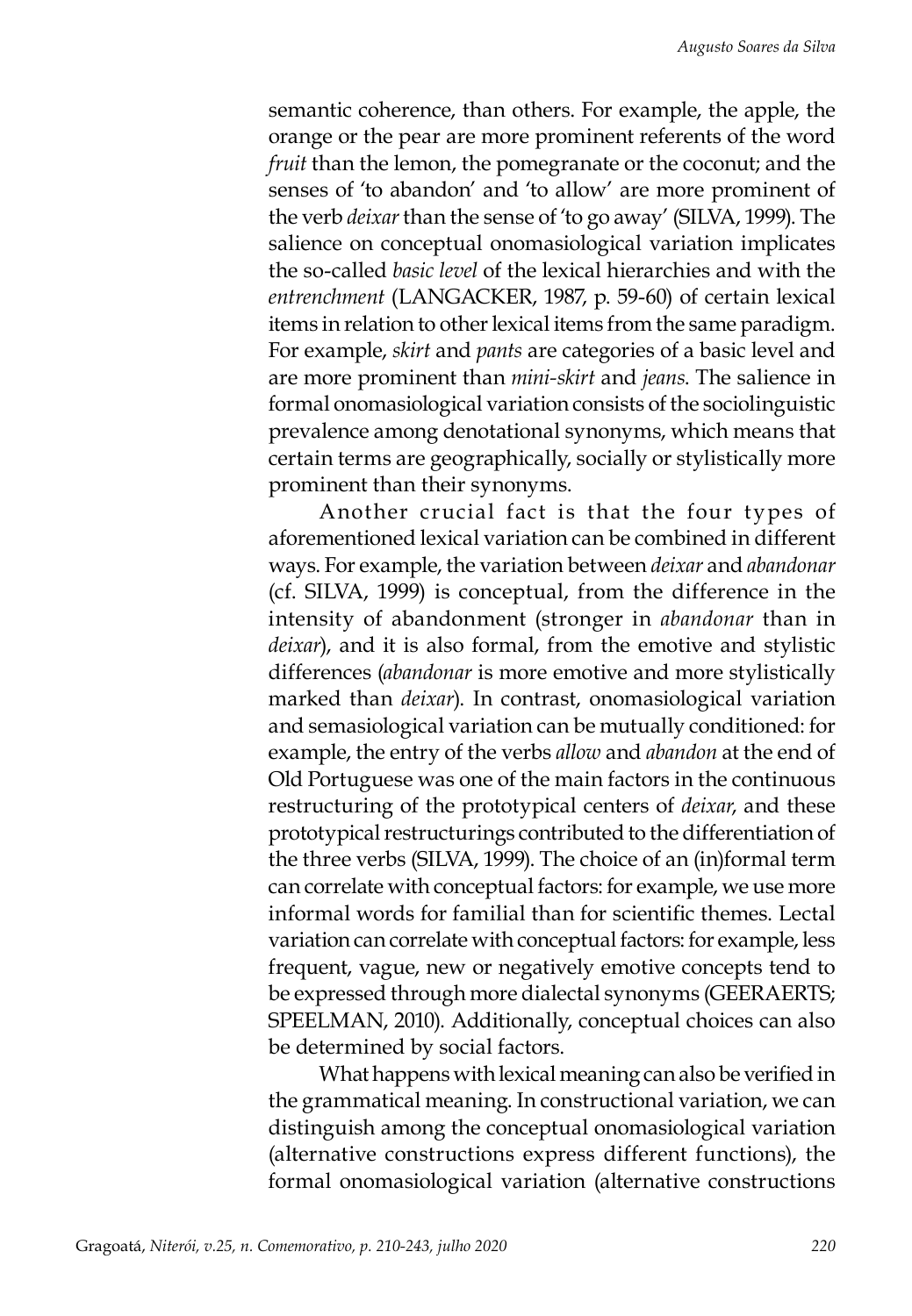express the same function), the semasiological variation (different senses or functions of a construction) and the contextual variation. Conceptual, formal or contextual factors can determine the choices among constructions. For example, the choice between mono-clausal infinitival completive construction (the so-called "clause union") and the biorational infinitival completive construction, which are both selected by causative verbs and verbs of perception, is determined by conceptual factors (the degree of event integration and agentivity of the main subject) and/or lectal factors (the monoclausal construction is more productive in the European variety than in the Brazilian variety – see SILVA, 2005).

The lexical and grammatical choices are therefore based on one or more of the three factors of meaning, form and context. It is the same as saying that meaning, form and context are three sources of semantic variation. It is important to emphasize that the *formal onomasiological variation*, lexical or constructional, is a sociolinguistic variable and is permeable, as any sociolinguistic variable, to a group of extralinguistic variables, such as social class, age, sex, geographical origin, social group, register, etc. Denotational, lexical or functional synonyms are interesting from the sociolinguistic point of view, as regional, social, stylistic and pragmatic differences are identified, and these differences motivate the existence and competition of language varieties (cf. SILVA, 2010).

Another semantic problem that is involved in linguistic variation is the *equivalence of meaning*, a prerequisite of the notion of a sociolinguistic variable.2 To what extent can the notion of a sociolinguistic variable, which originates in phonology, be applied to the lexicon and grammar? How can semantic equivalence be established between lexical items and morphological or syntactic constructions? In relation to lexical items as items related for example to clothing or football, we can control their concrete referents. This is more difficult in relation to linguistic functions. Even if we restrict the constructional variants to the same syntagmatic context, the complete functional equivalence cannot occur in natural languages: there are always differences of conceptual perspectivization, as the cognitive grammatical models of Langacker (1987; 1991; 2008) and Talmy (2000) demonstrate. An attempt to answer the problem of semantic equivalence

<sup>2</sup> See the initial debate bet ween Lava ndera (1978) and Labov (1978). Lavandera (1978, p. 171) argues that applying the notion of sociolinguistic variable to the domains of lexicon, morphology and syntax requires an "articulated theory of meanings".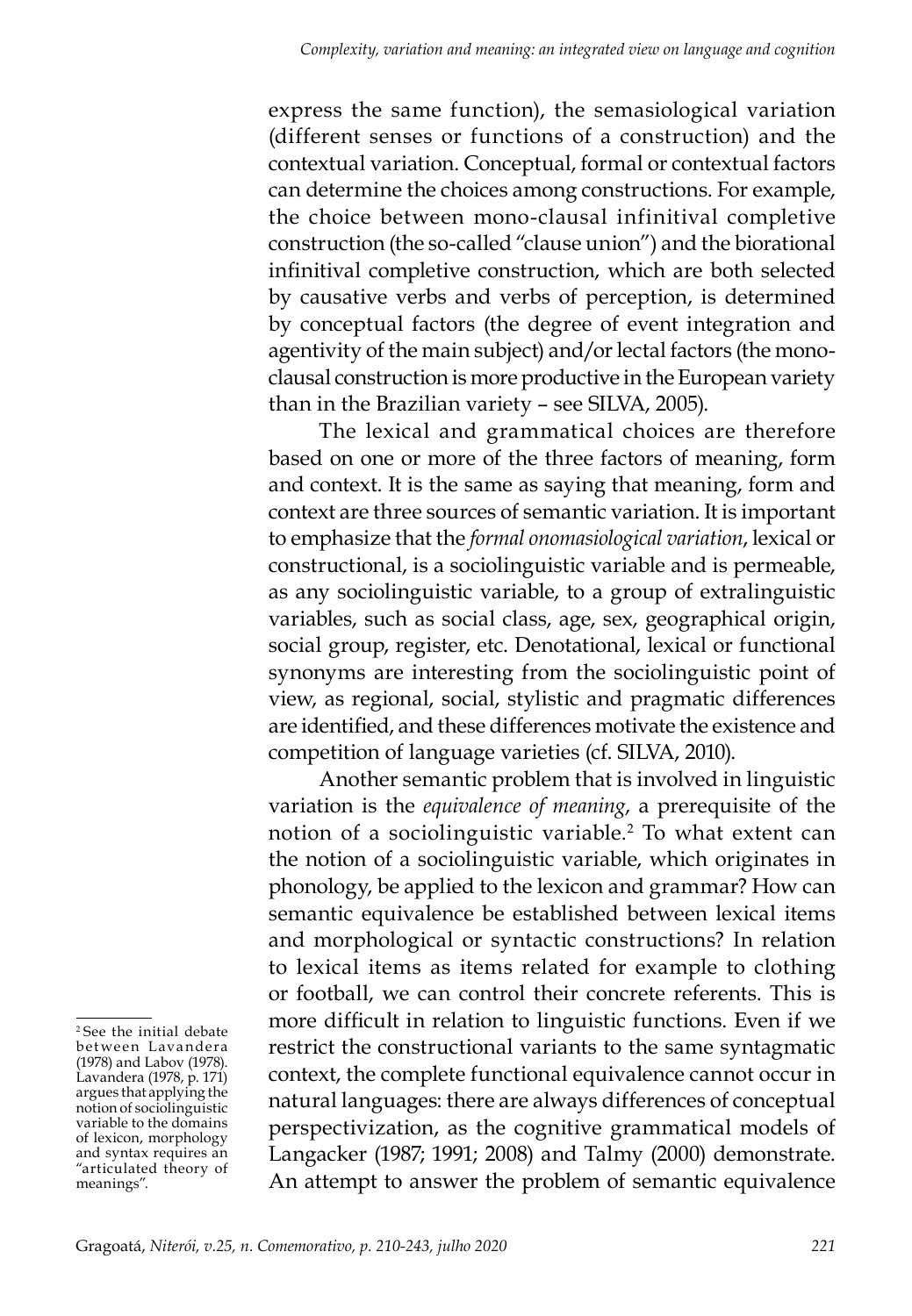and the notion of a sociolinguistic variable, which is more difficult to determine in the grammatical domain, is the following: if the semantic differences among constructional variants are stable among linguistic variants, then any remaining variation is sociolinguistic. Szmrecsanyi (2010) and Colleman (2010) offer two interesting case studies about sociolinguistic determinations in alternative constructions of genitives in English (*of* and *'s*) and ditransitives verbs in Dutch, respectively.

## **5. Perception, action and interaction and the problem of universal concepts**

It is frequent to see in Cognitive Linguistics and other cognitive sciences some tension between cognitive and social, individual and interindividual, perception and interaction, and neural and cultural. Two main reasons can explain these tensions and, in fact, why these classic dualisms are maintained. One reason comes from the *cognitive* perspective, which sees language from a psychological point of view, as part of the organization of knowledge in the individual mind. Another reason that has already been discussed here involves the very conception of human cognition – more specifically, the tendency of focusing on the individual and universal dimensions of cognition and its physical and neurophysiological sides. A sociocognitive agenda and the systematic integration of the social aspects in the agenda of Cognitive Linguistics thus become tasks of highly difficult realization.

Is the sensorial *perception* experientially and conceptually disconnected from the motor *action* and social *interaction*? Are the *image schemas* or patterns of our sensorimotor activity and our perception of action and events, as popularized by Cognitive Semantics (JOHNSON, 1987; HAMPE, 2005), individual and universal phenomena? Are there universal concepts?

Let us focus on image schemas and the semantics of space. Because of the human perceptual apparatus, we perceive the topology of objects. However, at the same time, we are conscious of the movement of objects and the interaction with them and project interests and specific objectives on real-life situations. This means that *perceiving* the world is (*inter*)acting with it, as Merleau-Ponty (1945) has already pointed out in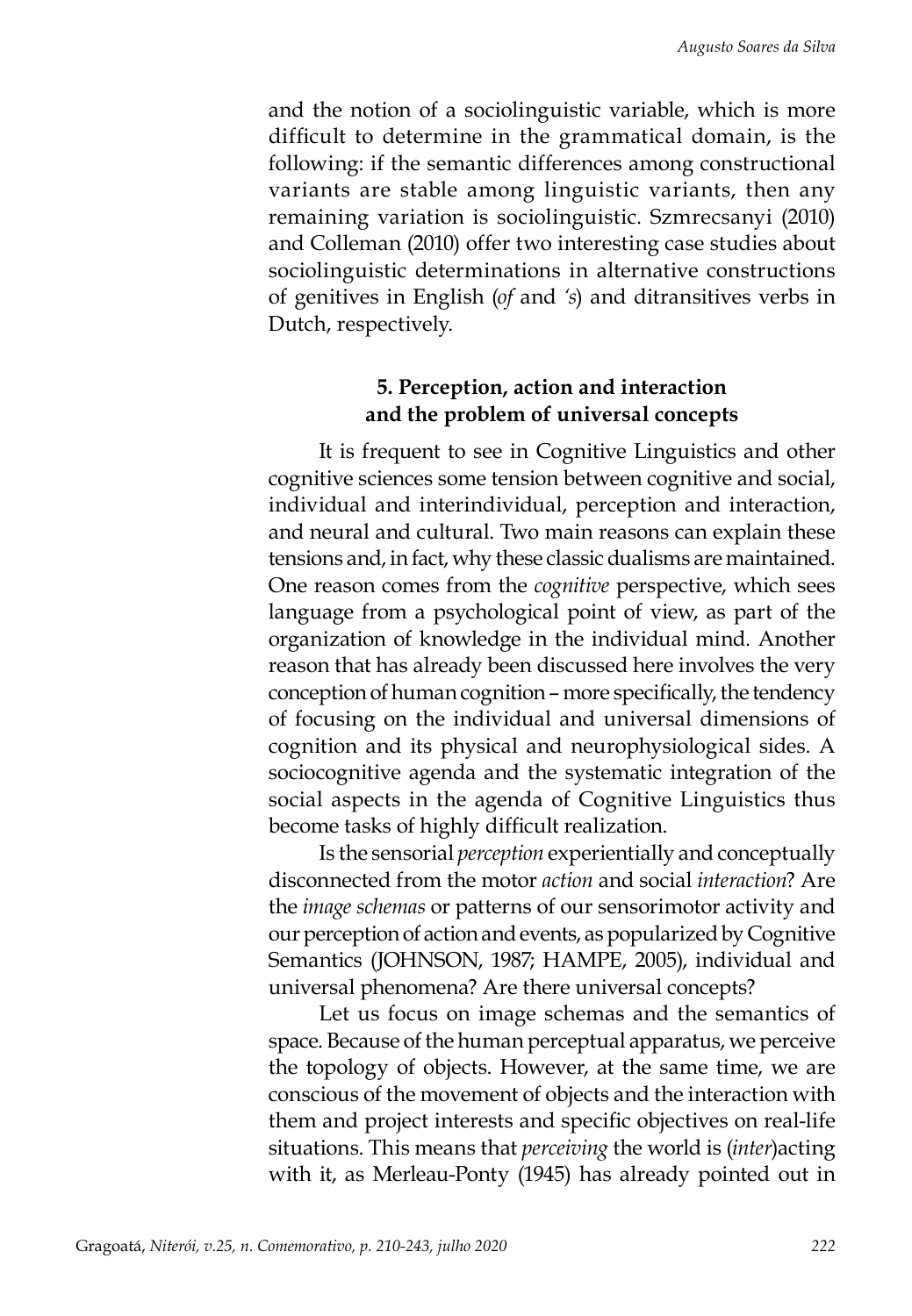his phenomenology of perception. According to Merleau-Ponty (1945), perception, movement and interaction co-occur as a single phenomenon. A number of studies on Cognitive Semantics about spatial semantics identify the *projected* and *social* aspects of the spatial meanings of linguistic expressions. Let us examine some examples.

Clark (1973) considers that we perceive space following four parameters: *physical space*, which implies perceiving the three dimensions; *geological space*, which results from perceiving gravity; *biological space*, which is defined in relation with the human body; and *social space*, or the faceto-face interaction with one another. The confluence of these parameters determines the *perceptual space*, which is, by nature, universal. In addition, *linguistic space* concerns the linguistic means used to conceptualize the perceptual space and it is specific to each language.

Deane (1993) proposes a multimodal conception of the meaning of prepositions, considering that human beings perceive and conceptualize the following three aspects of space: the *visual space*, which corresponds to Clark's physical space; the *control space*, which corresponds to the biological and social spaces; and the *kinetic space* or the space of dynamic interaction. Deane suggests that these three modes of perception occur simultaneously, that they are prelinguistic and also part of the bodily human experience.

Talmy (1983; 2000) develops a model of Cognitive Semantics of space that comprises, beyond location and meaning, various biosocial aspects, such as intentionality, the conceptualizer's perspective and point of view, and the *force-dynamic* patterns of *interaction* between the participants.

In accordance with Clark, Deane and Talmy, Vandeloise (1991; 2003) elaborates a model of spatial semantics based on the confluence of three experiential factors as follows: the *perception* of topological arrangements, which is determined by human perceptual capacities; *kinetics*, or sensorimotor experience, which is determined by human motor capacities; and the *interaction* or assimilation of context and accommodation of the body, determined by social interaction.

This all means, then, that spatial meanings go beyond mere location and mere movement and integrate perceptual, kinetic and interactional aspects. This also means that image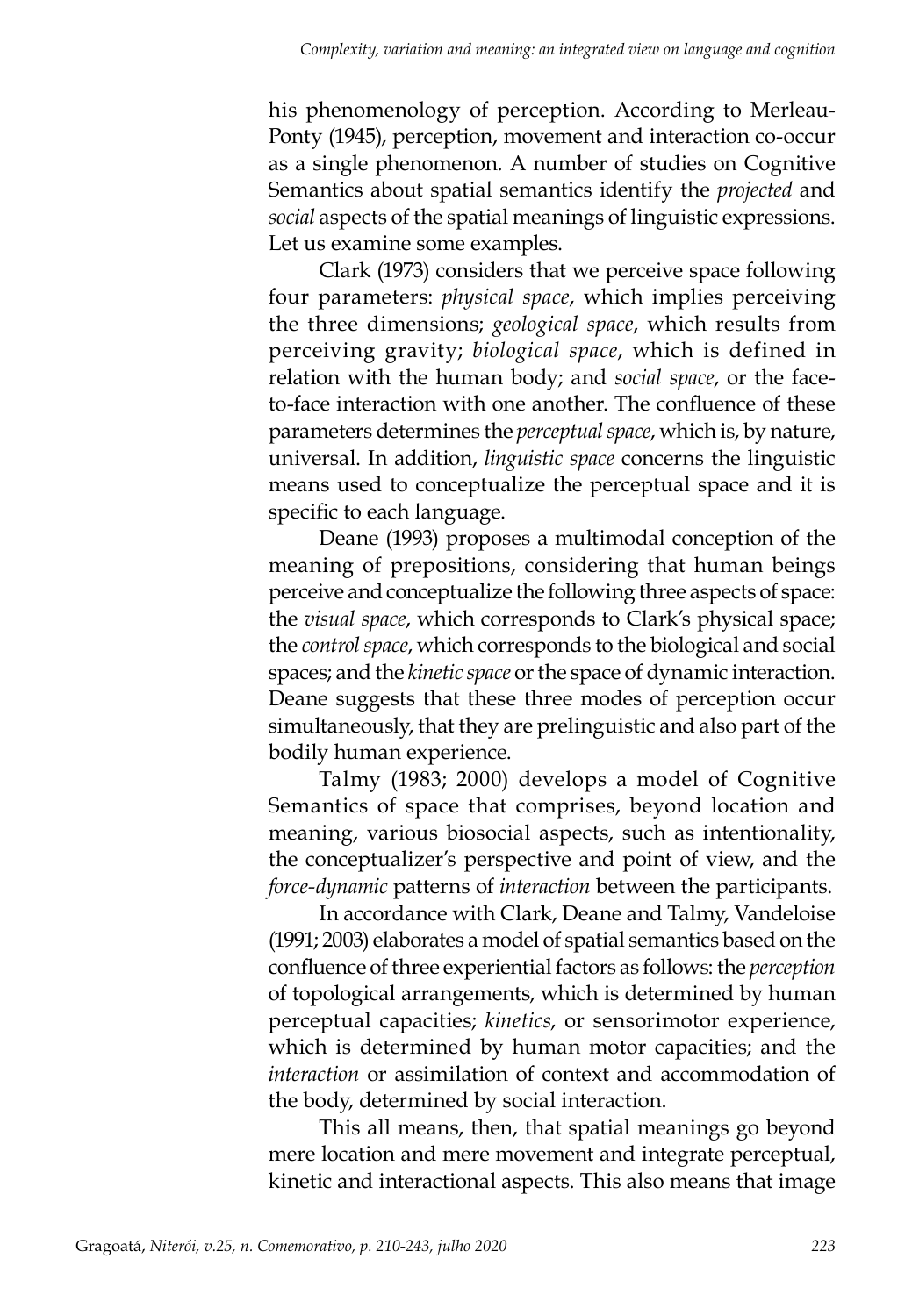schemas are *complex primitives* (cf. VANDELOISE, 2003; CORREA-BENINGFIELD et al., 2005), as they involve not only the dimension of perception but also the dimensions of action and interaction. For example, the image schema of containment goes beyond the topological inclusion, and brigs elements of force and functional elements (VANDELOISE, 1991; 2003). In addition, certain image schemas can be elaborations of others, and the ones that are apparently more primitive, such as topological schemas, are not primitive after all. Vandeloise (2003), for example, shows that containment and support are functional elaborations of control in more than one direction or on the vertical axis.

Let us now focus on apparently universal concepts that are, nonetheless, intimately related to culture. The chosen concepts are "cause", "verbs of perception" and "parts of the body".

"Cause" is not an indecomposable concept or a semantic primitive, but a mental construction grounded trough experience. In Western culture, "causation is forced movement" is the preferred metaphor for understanding the concept of cause (LAKOFF; JOHNSON, 1999). In reality, we conceptualize causes metaphorically as forces and causation in terms of the movement of an entity forced by another entity, from one place to another. However, there are other metaphors and other cultural models of cause, such as the following (BERNÁRDEZ, 2008, p. 326-335; SILVA, 2004; 2005a).

• "causation is temporal precedence": the cause of an event is what (generally) precedes this event; this is why prepositions and conjunctions of temporal value are generally also used with causal meaning, for example, the conjunction and preposition *since* in English or the preposition *segundo* in Portuguese.

• "causation is accompaniment": the cause of an event is the main phenomenon that occurs with this event, for example, the sun is the cause of light. Otherwise, cause is something that accompanies someone or some other thing. This is how cause is conceptualized in Navajo (BERNÁRDEZ, 2008, p. 344-347).

• "causation is possession and location": the cause of an event is the possessor of this event and the propriety is location, for example, the sun possesses light.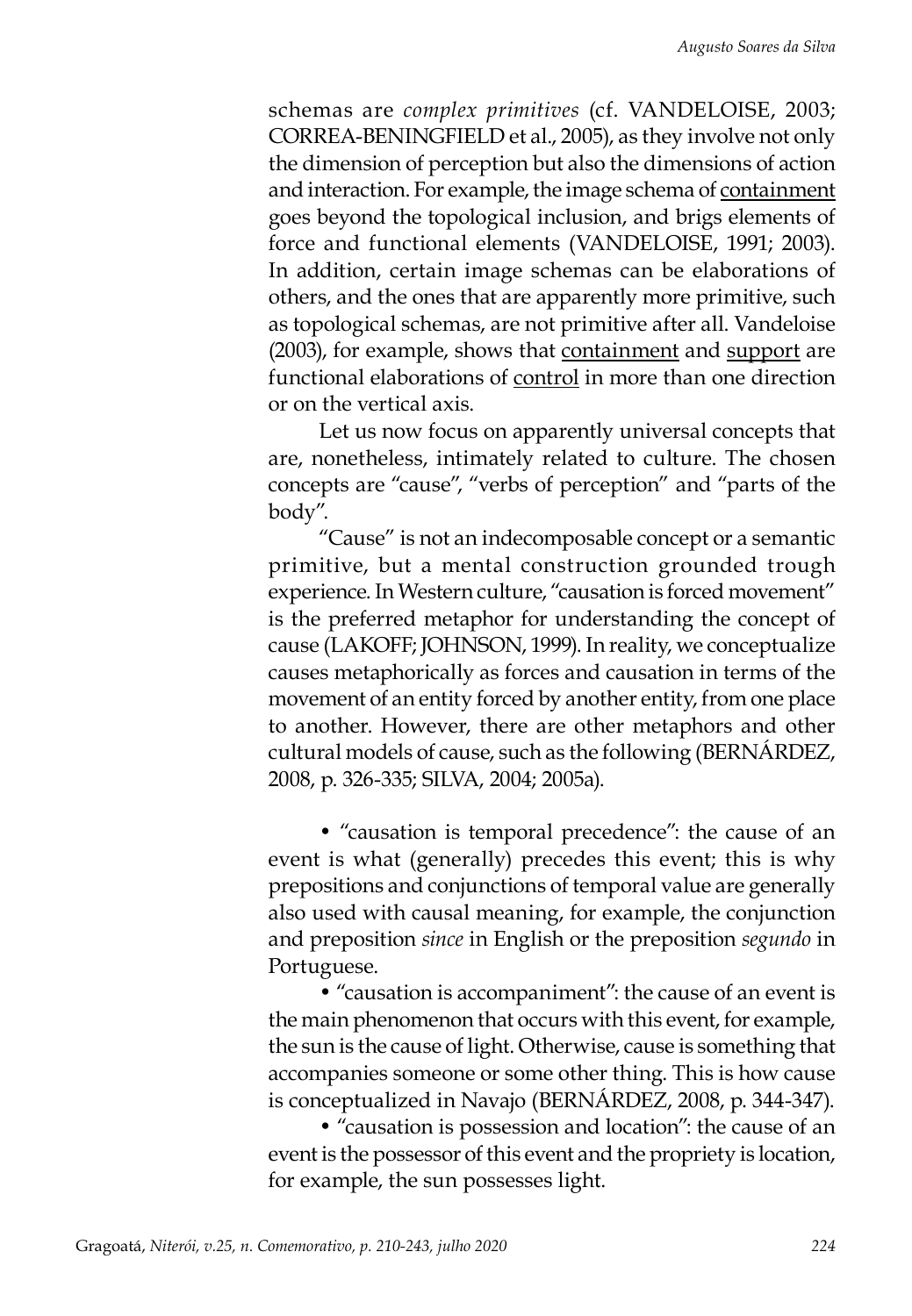• "causation is progeneration": cause corresponds to the parents, and effect corresponds to the offspring (TURNER, 1987, p. 143-151).

• "causation is path": cause prepares the path followed by someone or something. This is how cause is conceptualized in Samoan (BERNÁRDEZ, 2008, p. 347-348).

Our popular Western model of causation subjacent to the analytical causative constructions such as *fazer*/*make* + Inf or *deixar/let* + Inf sees causes as forces and causation in a scenery of *force dynamics* (TALMY, 1988; 2000), in which an entity has a natural tendency and will manifest it unless it is overcomed by another, stronger, entity. Moreover, this model sees the world in terms of a naturalness of things and the course of events and causation as intervention (or absence of intervention) in the "natural course of things". Crucially, the ideology subjacent to the causative constructions is characterized by the popular postulate "Things are as they are unless someone intervenes" (SILVA, 2004; 2005a).

Let us now approach the verbs of perception. Sweetser (1990) suggests that the extension that goes from the meaning of visual perception to the meaning of comprehension is crosslinguistically dominant and even universal. However, Vanhove (2008) recently showed in his typological study about the sources of verbs of mental perception that the semantic association between vision and cognition is not geographically universal but it is, by contrast, restricted to Europe and some parts of Africa.

Finally, the experience of body parts is also culturally specific. The main reason is that what we need to know are not all of the body parts, but the body parts used in activities that have some importance and those than can be affected by some disease. Bernárdez (2008, p. 351-361) shows that in Cha'palaachi (a language from Ecuador), the terms for body parts give more importance to the shapes than to the parts of the body themselves.<sup>3</sup>

Without denying the existence of universal aspects in human experience derived from the very body structure that is the same for every human being, one must recognize that these universals are complex and situated and, therefore, culturally and linguistically specific. Thus, Wierzbicka proposes, in

<sup>3</sup> See also the studies collected in Sharifian, Dirven, Yu, Niemeier  $(2008)$  about the conceptualization of the heart and other internal organs in various languages and cultures.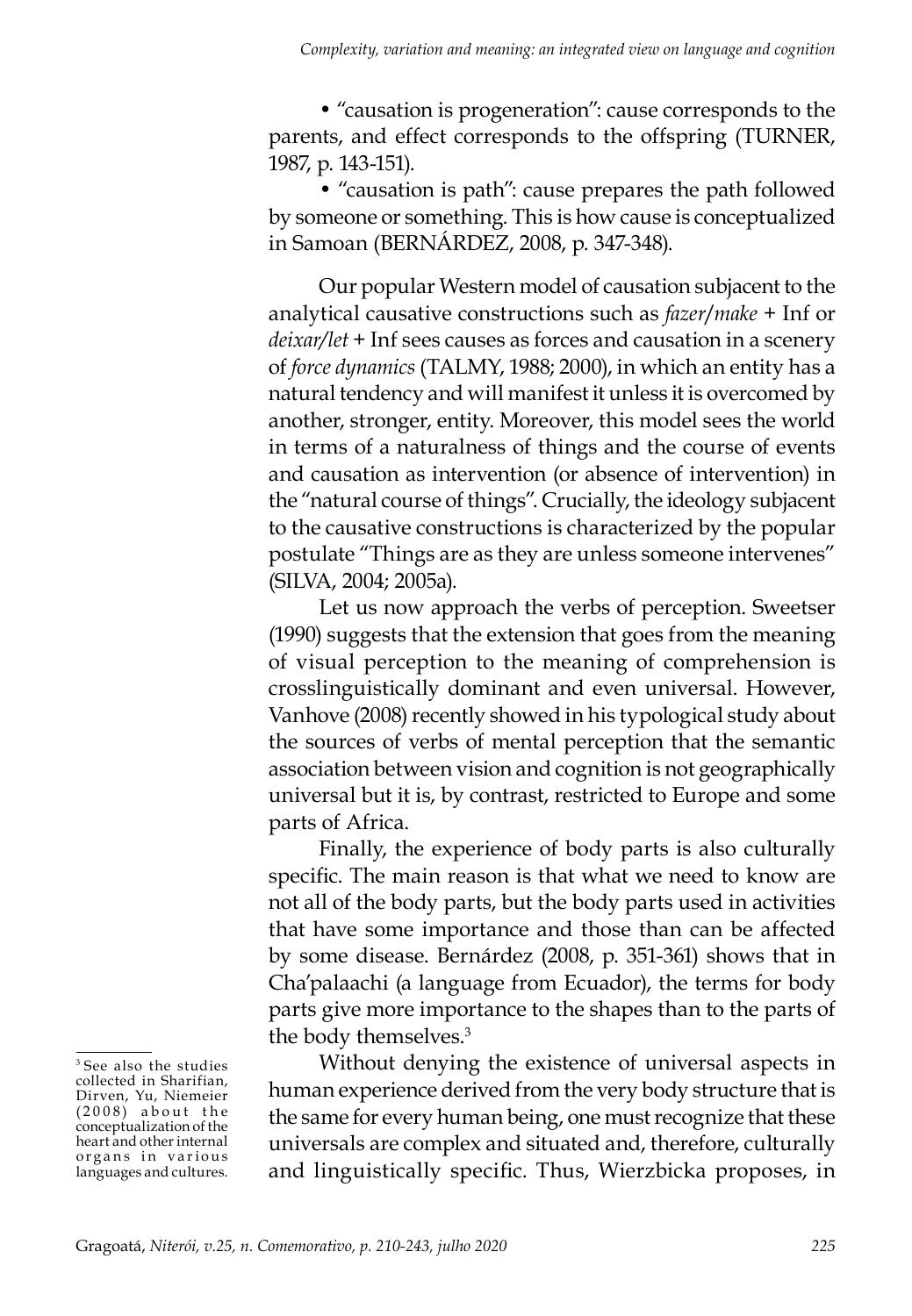his extensive investigation on semantic universals (e.g., WIERZBICKA, 1996), an *alphabet of human thought* ("I", "you", "now", "because", "want", etc.) that cannot be understood as *atomistic* primitives but as *complex* primitives; it also cannot be understood as universals detached from culture and language.

### **6. Social meaning and lectal variation**

*Social meaning* incorporates functional, interactional and cultural components and the lectal (geographical, social, stylistic) component of linguistic meaning. Social convention plays an important role in the constitution of linguistic meaning. For example, one of the prototypical features of *fruit*, namely, the feature of 'generally used as dessert', emerges from our social customs.

Semantic knowledge is unevenly distributed among the members of a linguistic community. According to Putnam (1975), the *division of linguistic labor* ensures the existence of experts that know, for example, that water is  $H_2O$  and nonexperts that know the *stereotype* of water, as they have the information that water refers to a natural thing that is a colorless, transparent, tasteless liquid that boils at 100° Celsius and that freezes when the temperature drops below 0° Celsius. The *stereotype* is thus a sociological notion related to the organization of semantic knowledge in society. It is distinguished from the *prototype*, which is primarily a psychological notion related to the organization of semantic knowledge in an individual's mind. As far as the information of both concepts is the same, stereotypes are prototypes seen from a social perspective.

As the semantic knowledge in a community is heterogeneous, it becomes necessary to investigate which mechanisms guarantee the semantic coordination in a linguistic community and which normative forces determine the distribution of interpretations and also allow for the alteration of the preexistent distribution. Putnam's (1975) principle of division of linguistic labor, also known as *semantic deference*, is insufficient because not all questions of meaning are socially treated in terms of authority.

By combining the prototype theory, Putnam's (1975) theory of stereotypes and Bartsch's (1987) theory of linguistic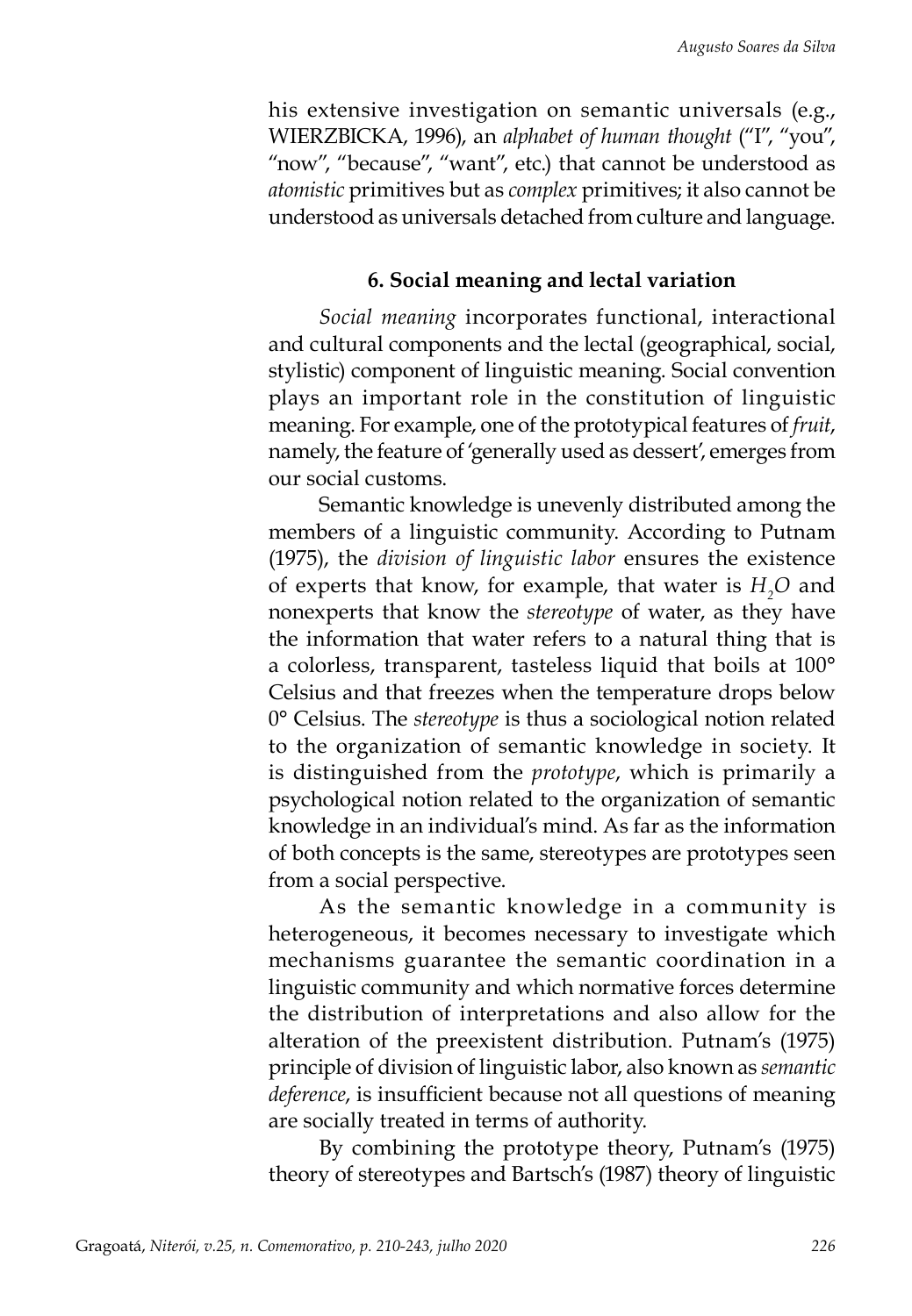norms, Geeraerts (2008) identifies the following three types of socio-semantic relations: (i) *cooperation*, as referred to by Bartsch; (ii) conformity with *authority*, as described by Putnam; and (iii) *conflict*. The *semantics of cooperation* underlie prototypebased extensions of meaning: the new uses of a word satisfy communicative demands and thus fulfill the "highest norm of communication". The *semantics of authority* are put into action when questions and problems are settled by deference to recognized experts. The *semantics of conflict and competition* play a role when semantic choices are implicitly questioned or explicitly debated. These three semantic norms sociologically involve collaboration, power and competition and are, to a certain extent, related to three types of social structure, namely, socialism (collaboration-cooperation), authoritarianism (power-authority) and capitalism (competition-conflict).

These three semantic forces allow for a category to develop in different directions. The semantics of *cooperation* lead to a prototype-based expansion of categories and to flexibility and vagueness. The semantics of *authority* work in the opposite direction and restrict meaning to expert and essentialist definitions; they are the normative source for precisification. The semantics of *conflict* occupy an intermediate position to the extent that discussions can lead sometimes to restricting the range of application of a category and sometimes to expanding it. The semantics of *cooperation* and the semantics of *authority* both lead to harmony, either from cooperation between equals or from obedience to authority, while the semantics of *conflict* lead to discordance.

Prototypes, stereotypes and semantic norms are thus integral and interacting components of linguistic meaning. Prototypicality favors flexibility or cognitive and communicative cooperation. However, it also creates conflicts about the interpretation of the meaning of categories. Moreover, prototypicality allows for the restrictive strategy of semantic essentialism, which consists of reducing the meaning of a category to its prototypical core. Take the case of the scandal concerning the relationship between Bill Clinton, ex-President of the United States, and the young White House intern, Monica Lewinsky: Clinton's argument consisted of reducing the concept of 'sexual relation' to its prototypical meaning of sexual intercourse.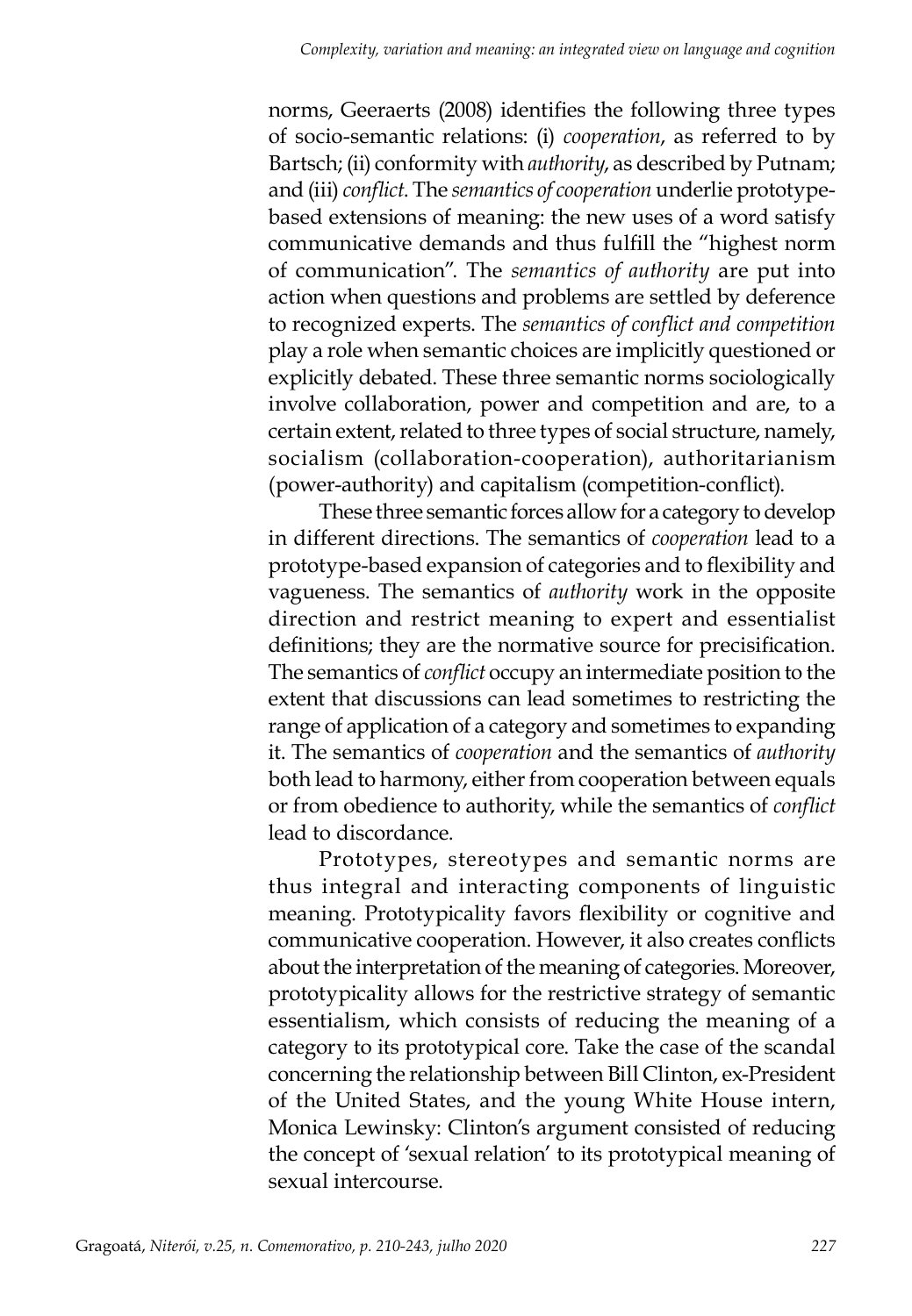The best manifestation of the social dynamics of meaning is the intralinguistic, lectal variation. Lectal variation has a socially expressive function: it marks pertaining to a group and the social distance and brings recognition of the speaker's attitude relative to the referent of an expression, his/her evaluation of the communicative situation and the interactive intentions of the speaker toward the interlocutor.

It is a fundamental theme of investigation to know how and the extent to which the social aspects and conceptual aspects of lectal variation correlate. This is the object of Cognitive Sociolinguistics (KRISTIANSEN; DIRVEN, 2008; GEERAERTS; KRISTIANSEN; PEIRSMAN, 2010; SILVA, 2009), an emerging extension of Cognitive Linguistics as a usagebased and meaning-oriented approach to language. Cognitive Sociolinguistics constitutes the aforementioned model of the necessary desystematization of the linguistic system, with the finality of describing and explaining language as a *complex dynamic system*.

Cognitive Sociolinguistics brings specific contributions of the largest importance to both domains of the research on lectal variation, namely, the domain of the *variation of meaning*, particularly the analysis of the correlation between conceptual factors and social factors of the variation, and the domain of the *meaning of the variation* or the cognitive representation of lectal variation in its components of perception, categorization and attitudinal evaluation. Cognitive Sociolinguistics fundamentally contributes to the *multifactorial model* of grammar, which is referred to above as necessary to the description of language as a complex dynamic system and to the analysis of lectal variation inherent to any linguistic expression.

Within the theoretical framework of Cognitive Sociolinguistics, we developed a research project on the diachronic question of convergence or divergence between European Portuguese (EP) and Brazilian Portuguese (BP) in the last 60 years (SILVA 2010; 2012; 2014; 2016). The project uses the *onomasiological* method in the study of lectal variation and focuses specifically on *formal onomasiological variation* among denotational synonyms (words or constructions). As mentioned above (in section 4), this variation is particularly interesting from a sociolinguistic perspective because the use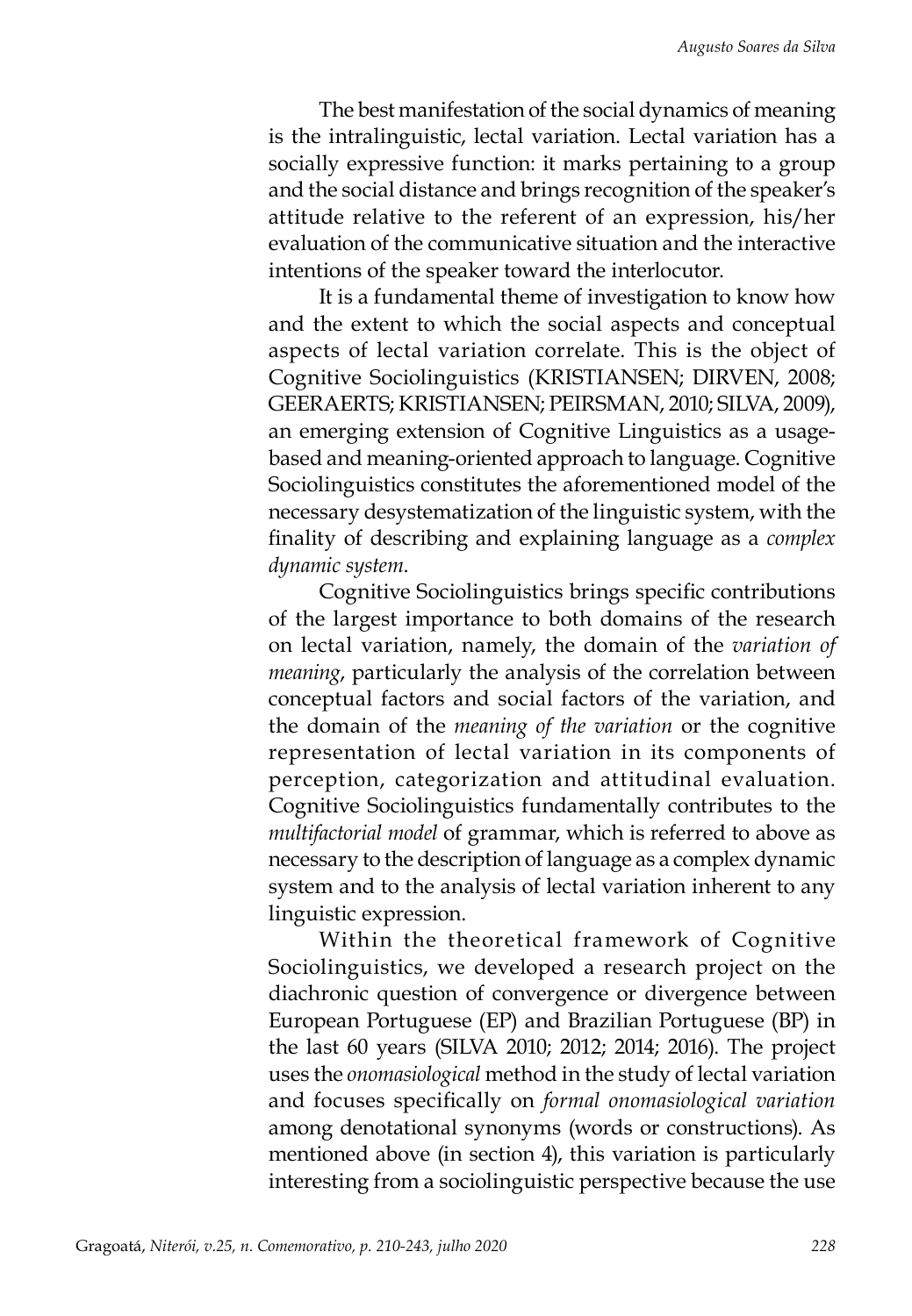of denotational synonyms generally provides some hints for the existing relationships between language varieties. The study also uses advanced corpus-based and sociolectometrical methods to measure convergence and divergence and other types of distances between the two national varieties. These measures are based on *onomasiological profiles*, i.e., sets of alternative synonymous terms or constructions, together with their frequencies. The use of the onomasiological profile-based method allows for a control mechanism to avoid thematic bias in the corpus.

The data for this project was collected from the lexical fields of football and fashion/clothing due to their popularity. Corpus material was extracted from three different sources: (i) sports newspapers and fashion magazines from the 1950s, 1970s and 1990s/2000s; (ii) Internet Relay Chat (IRC) channels related to football (traditional chat fora); and (iii) labels and price tags pictured from shop windows in two Portuguese and Brazilian towns. The subcorpus of football contains 2.7 million tokens selected from 8 newspapers and 15 million tokens collected from Internet chats. The subcorpus of clothing extends to 1.2 million tokens gathered from 24 fashion magazines and 1,300 pictures of labels and price tags photographed from clothes shop windows. These two subcorpora make up the CONDIVport corpus (SILVA, 2008). This corpus is structured according to geographical, diachronic and stylistic variables and has, at present, an extension of 4 million tokens for the formal register (used in sports newspapers and fashion magazines) and 15 million tokens for the informal register (of Internet football chats and clothing labels). The CONDIVport corpus is partly available on the Linguateca website www. linguateca.pt/ACDC (a distributed resource center for language technology for Portuguese).

The sociolexicological analysis was conducted for 43 nominal onomasiological profiles, 21 from football terminology and 22 from clothing vocabulary (SILVA, 2010).4 Regarding football, a total number of 183 terms were studied in a database that contains 90,202 observations of these terms used in sports newspapers and 143,946 observations used in Internet chats. For clothing, 264 terms were studied in a database that compiles 12,451 observations used in fashion magazines and

<sup>&</sup>lt;sup>4</sup> For instance, the onomasiological profile for the concept FORWARD includes the alternative terms *atacante, avançado, avante, dianteiro, forward,* and *ponta-de-lança*, and the onomasiological profile for the concept of a blouse for women includes the alternative terms *blouse, blusa, b l u s i n h a , b u s t i e r , camisa, camisa- body, camisão, camiseiro(inho), c a m i s e t a / e , ( b l u s a ) chémisier,* and *(blusa) chemisiê.*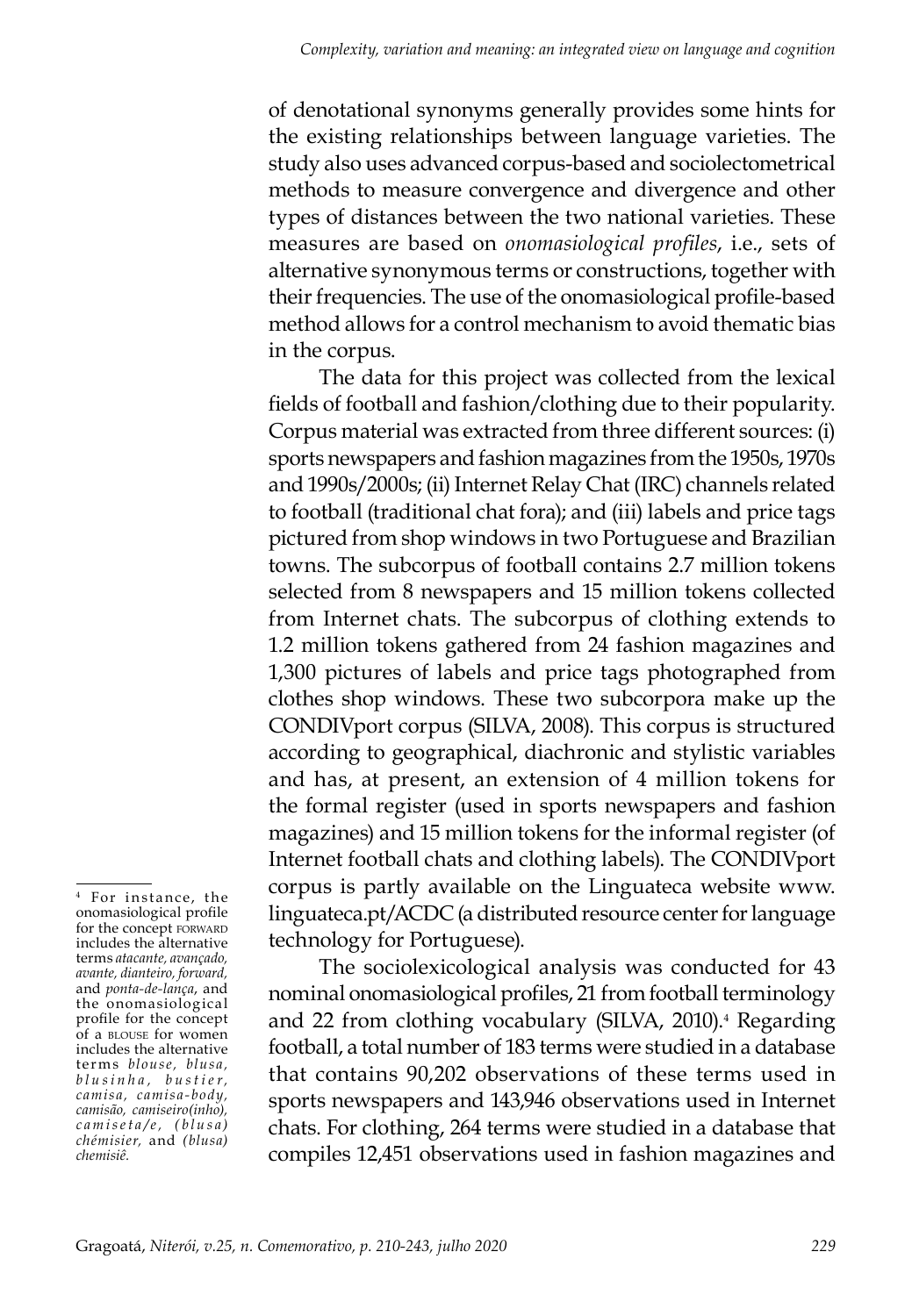2,775 observations used in labels and price tags pictured from clothing shops.

Synthesizing the results of the diachronic sociolexicological study, first, the hypothesis of divergence was confirmed in the lexical field of clothing but not in the lexical field of football. Clothing terms are more representative of common vocabulary; therefore, the results obtained for clothing are probably closer to the sociolinguistic reality. The slight convergence observed in the field of football is probably the effect of the globalization and standardization of the vocabulary of football. Second, it seems that there is no specific orientation from one of the varieties towards the other variety, which suggests a situation of symmetric pluricentricity between the two national varieties.

Currently, we intend to examine the extent to which lexical and constructional variables correlate as indicators of convergence/divergence between the two national varieties. The constructional variables include 15 sets of alternative prepositional constructions (such as *falar de/sobre/acerca de/em* 'to speak of, about'), finite/infinitival complement constructions that involve causative and perception verbs, and noun-adjective/ adjective-noun constructions (such as *amigo verdadeiro/verdadeiro amigo*, "true friend"). These grammatical variables replicate the clothing lexical variables as indicators of divergence between the two national varieties (SILVA, 2014).

## **7. The need for quantitative and multivariational methods**

To describe a language as a *complex dynamic system* and to describe linguistic meaning as multidimensional, empirical and multivariational, quantitative methods are needed, which are methods of corpus observation, experimental methods, or their combination. It is equally necessary to use lectometric techniques that allow for measuring linguistic distances between lectal varieties, such as diachronic convergence and divergence between them and the internal stratification of lectal varieties.

In relation to elicitation and experimentation methods, the corpus-based method has the advantage of allowing for the observation of actual language usage. In fact, what the speakers *think they do* with language may not coincide with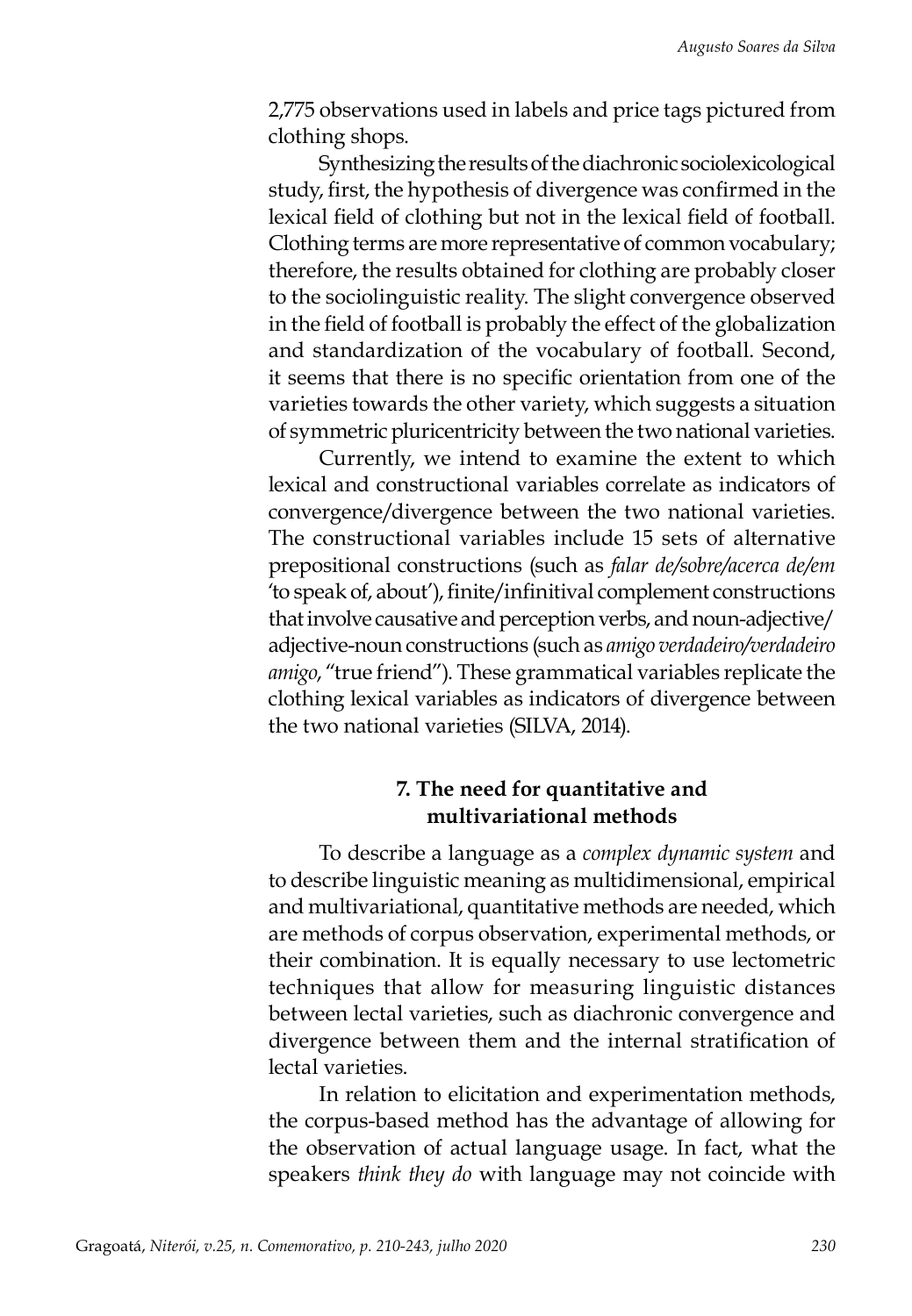what they *actually do* with it. Furthermore, by arguing about the complementarity of empirical methods, corpus analysis provides a consistent empirical basis for experimental research. However, an adequate corpus analysis implies great quantities of corpus data and statistical analysis, quantitative and multivariational analysis and advanced techniques. This means that an analysis *illustrated by* a corpus is insufficient. However, a linguistic investigation will always benefit by the usage of a survey and experimental techniques.

In the field of lectometry – or the measurement of linguistic distances between lectal varieties – three subdomains can be distinguished, namely, dialectometric, stylometric and sociolectometric methods. The more classic tradition of dialectometry has developed advanced techniques for the calculation of linguistic distances between dialects (GOEBL, 2006; NERBONNE; KRETZSCHMAR, 2003). Another lectometric tradition can be found in studies about linguistic registers and consists of the calculation of stylistic differences between them. In this field of stylometry, the so-called multidimensional analysis of Biber (1995) stands out. More recently, and as an extension of the existing lectometric research, sociolectometry comprises methods that allow linguistic distances to be measured and correlated with all types of sociolinguistic variables. More specifically, *sociolectometry* refers to any lectometric effort to calculate the distances between language varieties that explores the multifactorial nature of linguistic variation and therefore simultaneously analyses lectal varieties that represent several sources of variation. The basis for the calculations is, as seen in the previous section, individual *formal onomasiological profiles* or *profiles*, in short. Sociolectometry has been developed by the Quantitative Lexicology and Variational Linguistics (QLVL) research unit as part of its studies on Netherlandic and Belgian Dutch (GEERAERTS; GRONDELAERS; SPEELMAN, 1999; SPEELMAN; GRONDELAERS; GEERAERTS, 2003). By also using statistical and multivariational methods applied to large corpora, the Gries and Stefanowitsch group (GRIES; STEFANOWITSCH, 2006; STEFANOWITSCH; GRIES, 2006; 2008) has developed a *collostructional* model of great efficacy on the analysis of the correlations between lexical and syntactic variation.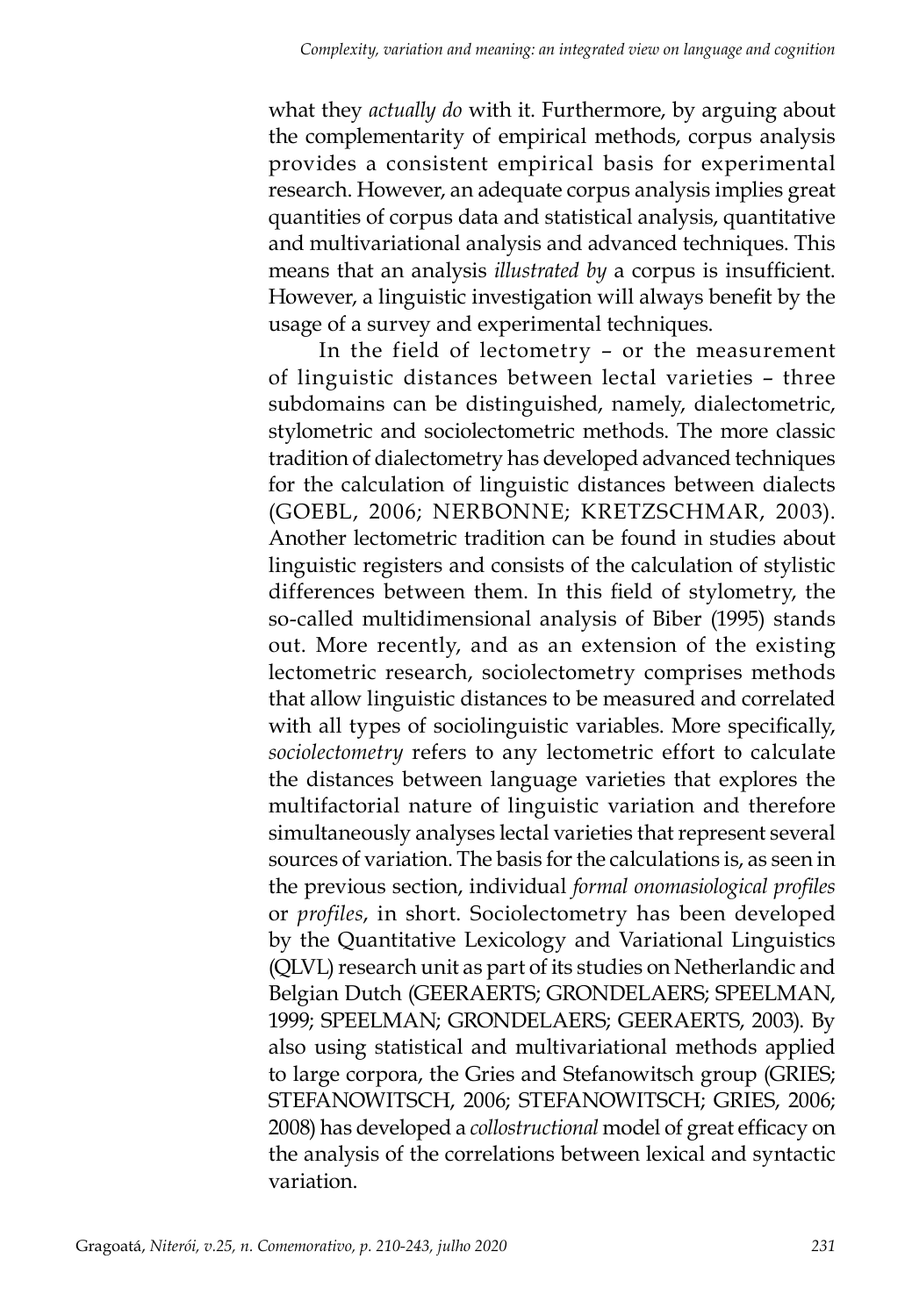A number of quantitative techniques can be used for analyzing the correlation between variables. Multivariate techniques of "logistic regression" (PAMPEL, 2000) allow for a rigorous analysis of the correlation between lexical and grammatical variables and sociostylistic and semantic/ structural factors and for determining the impact of these variables/factors. Visualization techniques such as "cluster analysis" (ALDENFELDER; BLASHFIELD, 1984) and "multidimensional scaling" (KRUSKAL; WISH, 1978) are used to trace the discriminative power of (lexical and grammatical) variables and detect multidimensionality. Cluster analysis induces a partition of subcorpora from the dissimilarity matrix in the form of a dendrogram. Multidimensional scaling represents the subcorpora as points in a low-dimensional space in such a way that the distances between the points are as close as possible to the dissimilarities in the matrix. In the field of computational linguistics and its applications to lexical semantics, the well-known "word space models", which are applied to large corpora, enable automatic analysis of the distribution of a word and detect semantic similarities between words automatically (PADÓ; LAPATA, 2007). These mathematical techniques can be applied to both automatic extraction of synonyms and automatic identification of lexical variation between lectal varieties (HEYLEN; PEIRSMAN; GEERAERTS; SPEELMAN, 2008; PEIRSMAN; HEYLEN; GEERAERTS, 2010; PEIRSMAN; GEERAERTS; SPEELMAN, 2010). Crucially, "vector space models" allow for a more rigorous analysis of the correlations between the lectal and conceptual factors of language variation.

#### **8. Conclusion**

An integrated approach to language and cognition depends on the recognition of the following three interrelated phenomena: (i) the c*omplexity* of the linguistic system; (ii) flexibility and other *prototypicality* effects of linguistic meaning; and (iii) the sociocultural *situatedness* of human cognition. A usage-based conception of language implies a *desystematization* of the linguistic system, and the resulting view of language as a *complex dynamic system* with a multifactorial structure, whether it is external, from the point of view of intralinguistic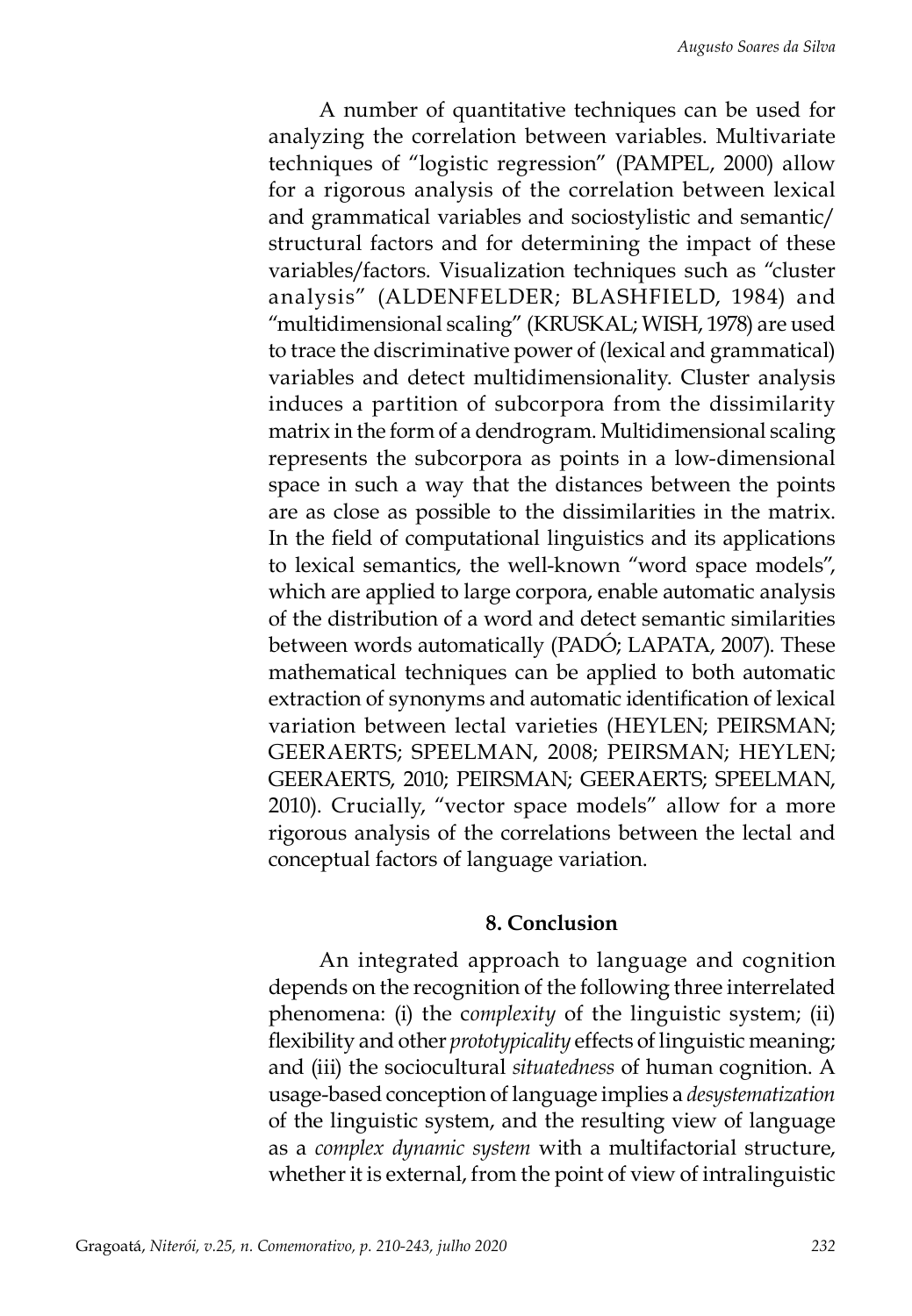or lectal variation, or internal, according to the perspective of the structure of linguistic phenomena. If we assume that meaning, structure, discourse and lectal variation all codetermine language phenomena, then we need a *multivariate model* of language.

Prototypicality, or the prototype-based conception of categorization, and other phenomena of lexical and grammatical salience, such as radial semantic networks and onomasiological salience, make the linguistic meaning dynamic, flexible and multidimensional and make language a dynamic, adaptable, complex and multisystemic system. As they are categories that enable us to give meaning to the world, the meanings of words and constructions are categories of our individual, collective and historical experience. The linguistic phenomena of polysemy and semantic change and the psychological and psycholinguistic phenomena of perception, memorization, language acquisition and language development are evidence that our categorization of the world is anchored in prototypes. Prototypicality is the manifestation of cognitive efficiency. As a phenomenon of psychological salience, prototypicality is linked to sociological salience or stereotypicality and to the socio-semantic norms of cooperation, authority and conflict on meaning distribution in a linguistic community. Prototypicality not only favors cognitive and communicative cooperation but also engenders interpretative conflicts.

The notion of *image schema*, which is foundational for Cognitive Semantics, and the semantics of spatial expressions show that even the most spatial meanings integrate perceptive, kinetic and interactional aspects. Sensorial perception is therefore not disconnected from motor action and social interaction, as *perceiving* the world is (*inter*)*acting* with it, as Merleau-Ponty (1945) has pointed out. The hypothesis of *embodiment*, which is foundational to the second generation of cognitive sciences, has to expand its original focus on the bodily experience (as opposed to the social experience) to incorporate the more recent notion of the sociocultural *situatedness* of cognition. The neurophysiological and universalist conception of cognition is thus abandoned so that cognition can be understood as a situated, distributed, synergic and social process.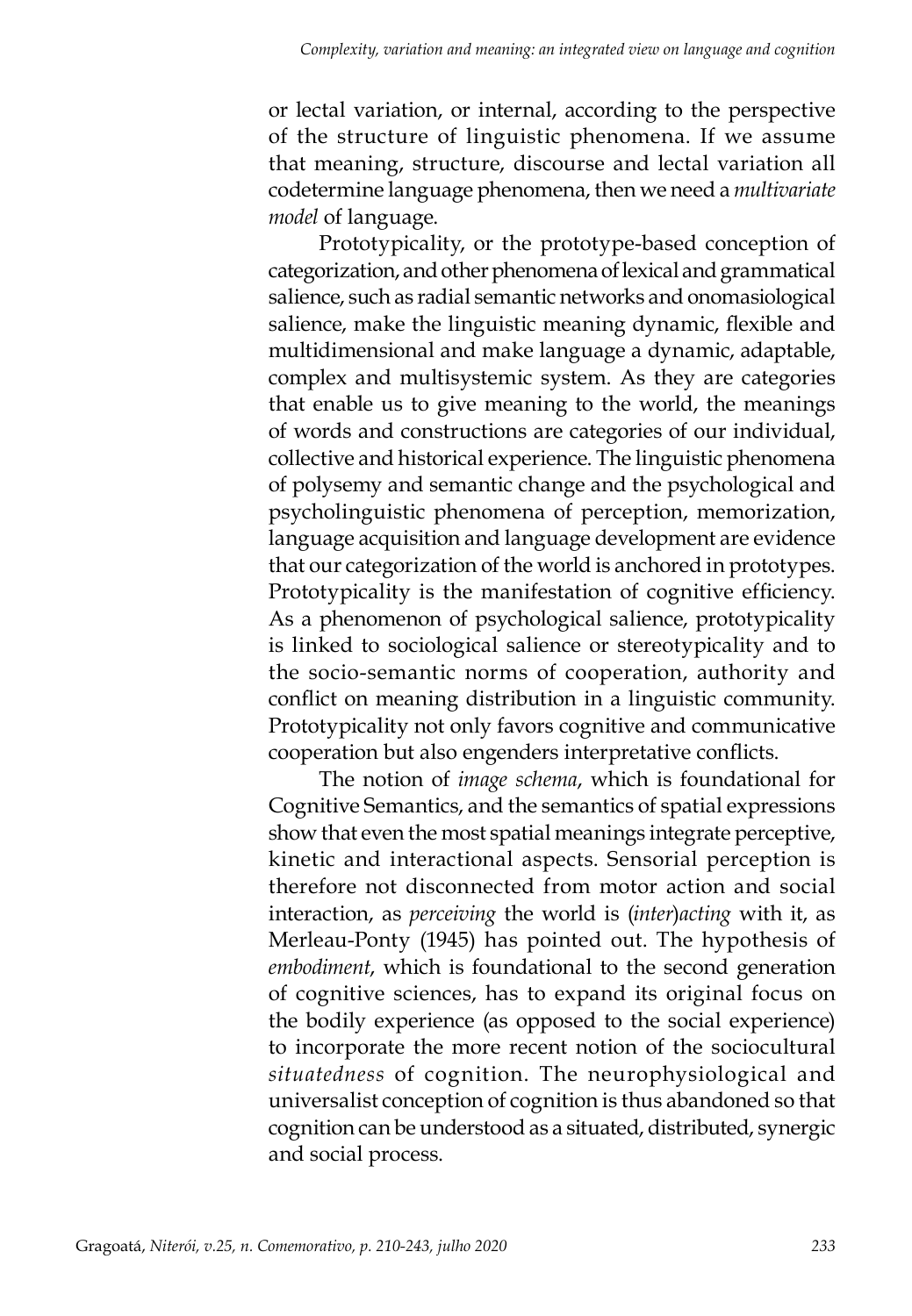Cognitive Linguistics, through Cognitive Semantics and emerging lines of research that are more compromised by the sociocognitive view of language, such as Cognitive Sociolinguistics, offers important paths to the view of language as a complex dynamic system, to the analysis of meaning variation in all its dimensions and to the exploration of the interaction among the conceptual, social, perceptive and (inter) actional factors of language and cognition.

#### **REFERENCES**

ALDENFELDER, M.; BLASHFIELD, R. *Cluster Analysis*. Newbury: Sage Publications, 1984.

BALDINGER, K. Sémasiologie et onomasiologie. *Revue de Linguistique Romane* 28, p. 249-272, 1964.

BARTSCH, R. *Norms of Language. Theoretical and Practical Aspects*, London: Longman, 1987.

BERNÁRDEZ, E. Intimate enemies? On the relations between language and culture. In: A. Soares da Silva, A. Torres, M. Gonçalves (Eds.), *Linguagem, Cultura e Cognição: Estudos de Linguística Cognitiva*. Vol. I. Coimbra: Almedina, p. 21-45, 2004.

BERNÁRDEZ, E. Social cognition: variation, language, and culture in a cognitive linguistic typology. In: F. J. Ruiz de Mendoza, S. Peña Cervel (Eds.), *Cognitive Linguistics.* Internal Dynamics and Interdisciplinary Interaction. Berlin: Mouton de Gruyter, p. 191-222, 2005

BERNÁRDEZ, E. Collective cognition and individual activity: Variation, language and culture. In: R. M. Frank, R. Dirven, T. Ziemke, E. Bernárdez (Eds.), *Body, Language, and Mind.* Volume 2. Sociocultural Situatedness. Berlin: Mouton de Gruyter, p. 137-166, 2008a.

BERNÁRDEZ, E. *El Lenguaje como Cultura.* Una Crítica del Discurso sobre el Lenguaje. Madrid: Alianza Editorial, 2008b.

BIBER, D. *Dimensions of Register Variation:* A Cross-Linguistic Comparison. Cambridge: Cambridge University Press, 1995.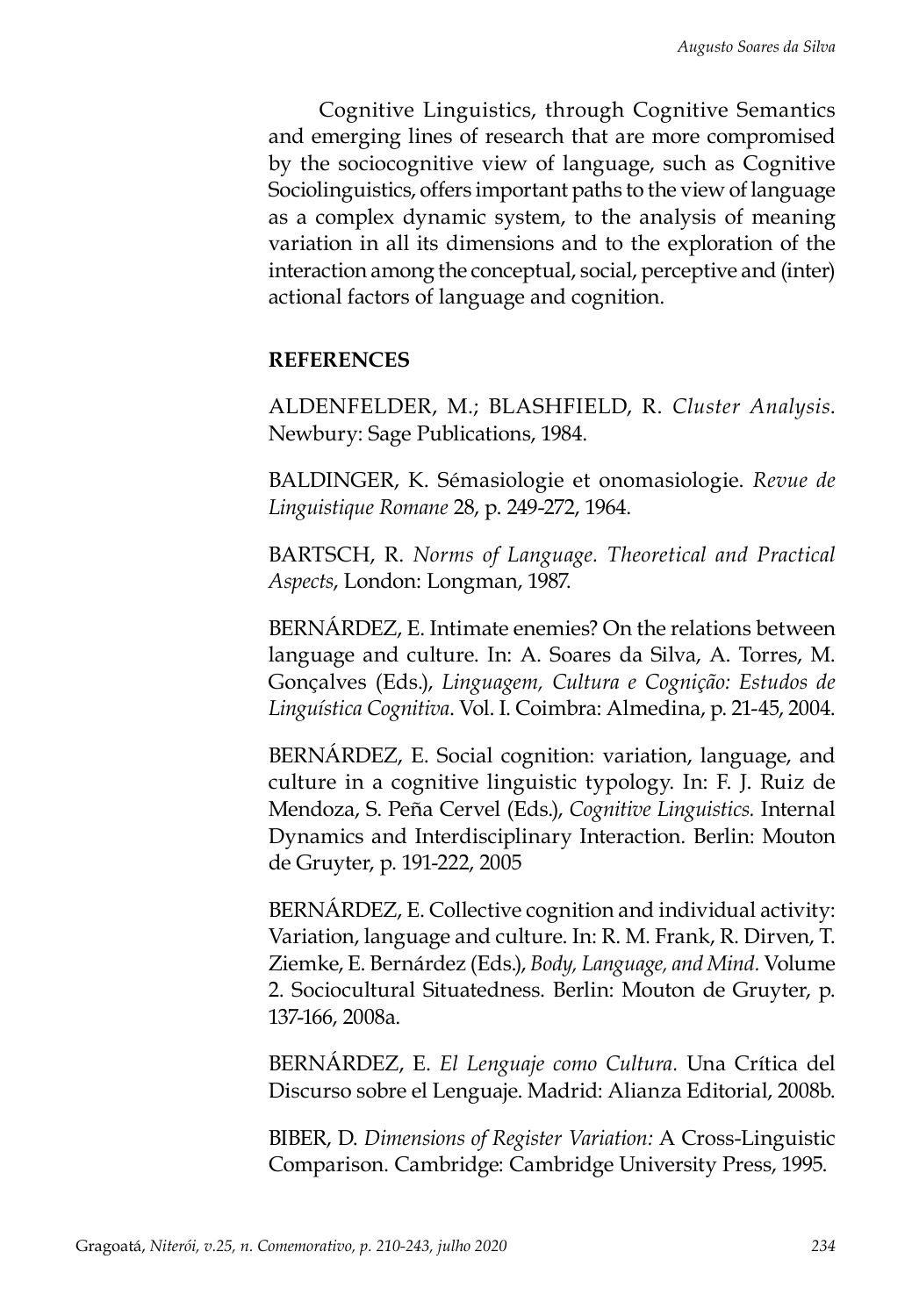CHAMBERS, J. K.; TRUDGILL, P. *Dialectology*. Cambridge: Cambridge University Press, 1998.

CLARK, A. An embodied cognitive science. *Trends in Cognitive Science*, v. 3, n. 9, p. 345-351, 1999.

CLARK, H. H. Space, time, semantics and the child. In T. E. Moore (ed.), *Cognitive Development and the Acquisition of Language*. New York: Academic Press, 27-63, 1973.

COLEMAN, L.; KAY, P. Prototype semantics: The English word *lie*. *Language* 57, p. 26-44, 1981.

COLLEMAN, T. Lectal variation in constructional semantics: "Benefactive" ditransitives in Dutch. In: D. Geeraerts, G. Kristiansen, Y. Peirsman (Eds.), *Advances in Cognitive Sociolinguistics*. Berlin: Mouton de Gruyter, p. 191-221, 2010.

CORREA-BENINGFIELD, M.; KRISTIANSEN, G.; NAVARRO-FERRANDO, I.; VANDELOISE, C. Image schemas vs. Complex Primitives in cross-cultural spatial cognition. In B. Hampe (Ed.), *From Perception to Meaning.* Image Schemas in Cognitive Linguistics. Berlin: Mouton de Gruyter, p. 343-366, 2005.

DAMÁSIO, A. *O Erro de Descartes.* Emoção, Razão e Cérebro Humano. Mem Martins: Publicações Europa-América, 1995.

DAMÁSIO, A. *O Sentimento de Si.* O Corpo, a Emoção e a Neurobiologia da Consciência. Mem Martins: Publicações Europa-América, 2000.

DEANE, P. *At, by, to,* and *past*: An essay in multimodal image theory. *Berkeley Linguistics Society* 19, p. 112-124, 1993.

EDELMAN, G. M. *Bright Air, Brilliant Fire:* On the Matter of the Mind. New York: Basic Books, 1992.

FRANK, R. M.; DIRVEN, R.; ZIEMKE, T.; BERNÁRDEZ, E. (Eds.). *Body, Language, and Mind.* Volume 2. Sociocultural Situatedness. Berlin: Mouton de Gruyter, 2008.

GEERAERTS, D. *Paradigm and Paradox.* Explorations into a Paradigmatic Theory of Meaning and its Epistemological Background. Leuven: Leuven University Press, 1985.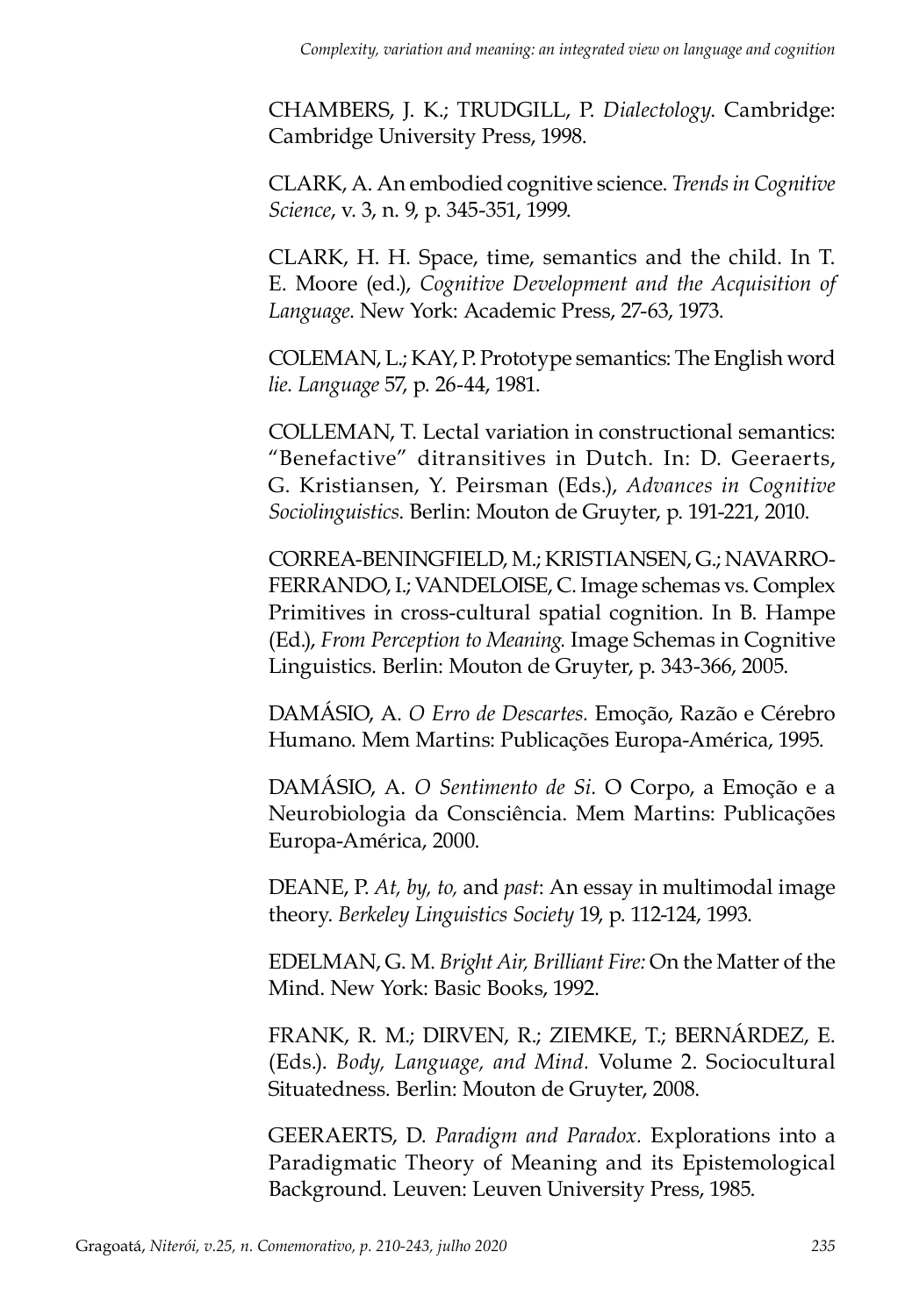GEERAERTS, D. Where does prototypicality come from? In: B. Rudzka-Ostyn (ed.), *Topics in Cognitive Linguistics*. Amsterdam: John Benjamins, p. 207-229, 1988.

GEERAERTS, D. *Diachronic Prototype Semantics.* A Contribution to Historical Lexicology. Oxford: Clarendon Press, 1997.

GEERAERTS, D. Prototypes, stereotypes and semantic norms. In: G. Kristiansen, R. Dirven (Eds.), *Cognitive Sociolinguistics:*  Language Variation, Cultural Models*,* Social Systems, Berlin: Mouton de Gruyter, p. 21-44, 2008.

GEERAERTS, D. *Theories of Lexical Semantics*. Oxford: Oxford University Press, 2010a.

GEERAERTS, D. Schmidt redux: How systematic is the linguistic system if variation is rampant? In: K. Boye, E. Engeberg-Pedersen (Eds.), *Language Usage and Language Structure*. Berlin: Mouton de Gruyter, p. 237-262, 2010b.

GEERAERTS, D.; GRONDELAERS, S.; BAKEMA, P. *The Structure of Lexical Variation.* Meaning, Naming, and Context. Berlin: Mouton de Gruyter, 1994.

GEERAERTS, D.; GRONDELAERS, S.; SPEELMAN, D. *Convergentie en divergentie in de Nederlandse woordenschat*. Amsterdam: Meertens Instituut, 1999.

GEERAERTS, D.; CUYCKENS, H. (Eds.). *The Oxford Handbook of Cognitive Linguistics*. Oxford/New York: Oxford University Press, 2007.

GEERAERTS, D.; KRISTIANSEN, G.; PEIRSMAN, Y. (Eds.). *Advances in Cognitive Sociolinguistics*. Berlin: Mouton de Gruyter, 2010.

GEERAERTS, D.; SPEELMAN, D. Heterodox concept features and onomasiological heterogeneity in dialects. In: D. Geeraerts, G. Kristiansen, Y. Peirsman (Eds.), *Advances in Cognitive Sociolinguistics*. Berlin: Mouton de Gruyter, p. 23-39, 2010.

GIBBS, R. W. *Embodiment and Cognitive Science*. Cambridge: Cambridge University Press, 2005.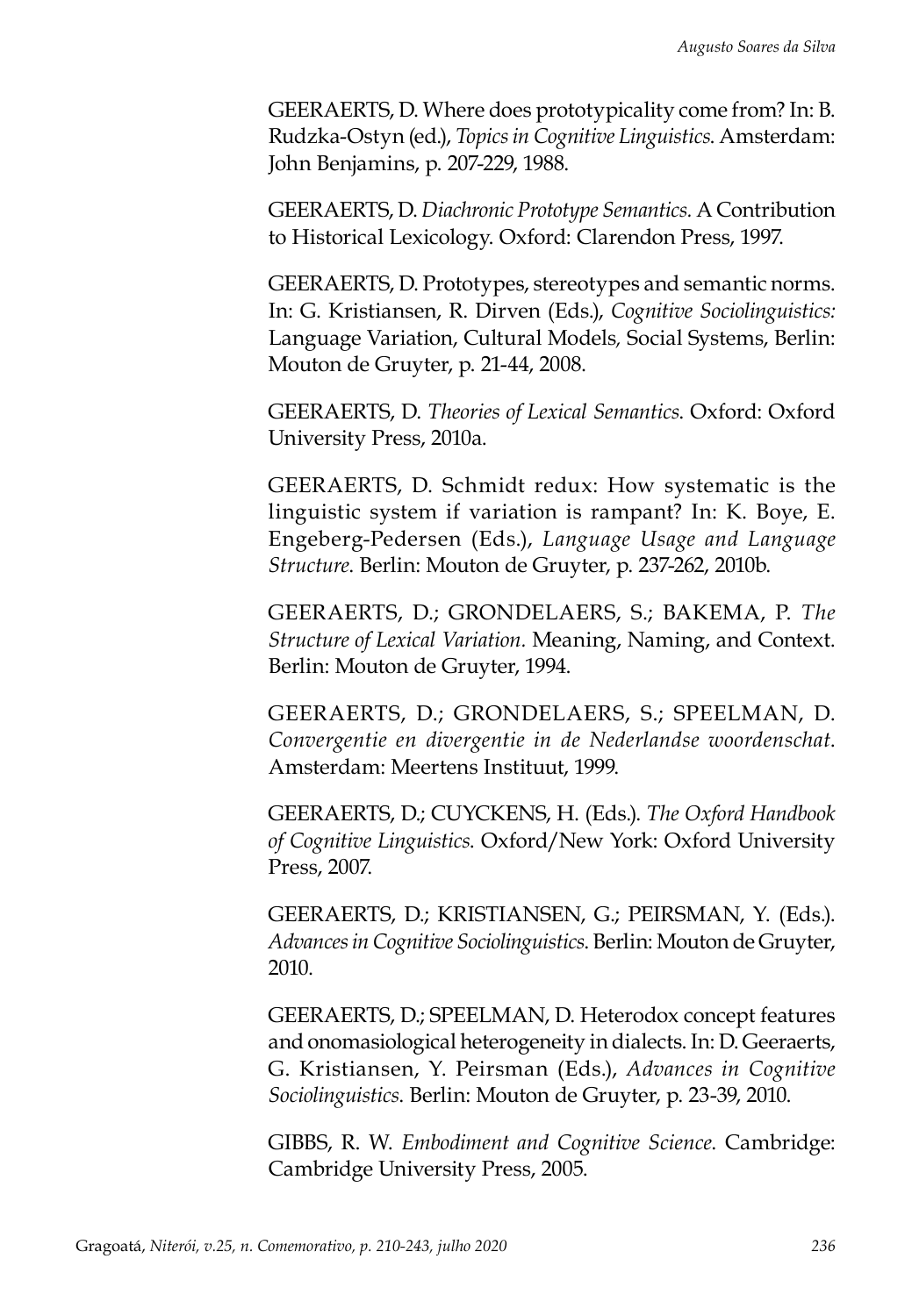GOEBL, H. Recent advances in Salzburg dialectometry. In: J. Nerbonne, W. Kretzschmar (Eds.), *Literary and Linguistic Computing, special issue on Progress in Dialectometry: Toward Explanation*. Oxford: Oxford University Press, p. 411–435, 2006.

GRIES, St. Th.; STEFANOWITSCH, A. (Eds.). *Corpora in Cognitive Linguistics.* Corpus-based Approaches to Syntax and Lexis*.* Berlin: Mouton de Gruyter, 2006.

HAMPE, B. (Ed.). *From Perception to Meaning.* Image Schemas in Cognitive Linguistics. Berlin: Mouton de Gruyter, 2005.

HARDER, P. *Meaning in Mind and Society:* A Functional Contribution to the Social Turn in Cognitive Linguistics. Berlin: Mouton de Gruyter, 2010.

HEYLEN, K.; PEIRSMAN, Y.; GEERAERTS, D.; SPEELMAN, D. Modelling word similarity. An evaluation of automatic synonymy extraction algorithms. In: *Proceedings of the Language Resources and Evaluation Conference (LREC-2008)*. Marrakech, Morocco, 2008.

JOHNSON, M. *The Body in the Mind*: The Bodily Basis of Meaning, Imagination, and Reason. Chicago: The University of Chicago Press, 1987.

KRISTIANSEN, G.; DIRVEN, R. (Eds.). *Cognitive Sociolinguistics:*  Language Variation, Cultural Models, Social Systems. Berlin: Mouton de Gruyter, 2008.

KRUSKAL, J.; WISH, M. *Multidimensional Scaling*. Newbury: Sage Publications, 1978.

LABOV, W. *Sociolinguistic Patterns*. Philadelphia: University of Pennsylvania Press, 1972.

LABOV, W. Where does the sociolinguistic variable stop? A response to Beatriz Lavandera. *Working Papers in Sociolinguistics*  44. Austin: Southwest Educational Development Laboratory, 1978.

LAKOFF, G.; JOHNSON, M. *Metaphors We Live By*. Chicago: The University of Chicago Press, 1980.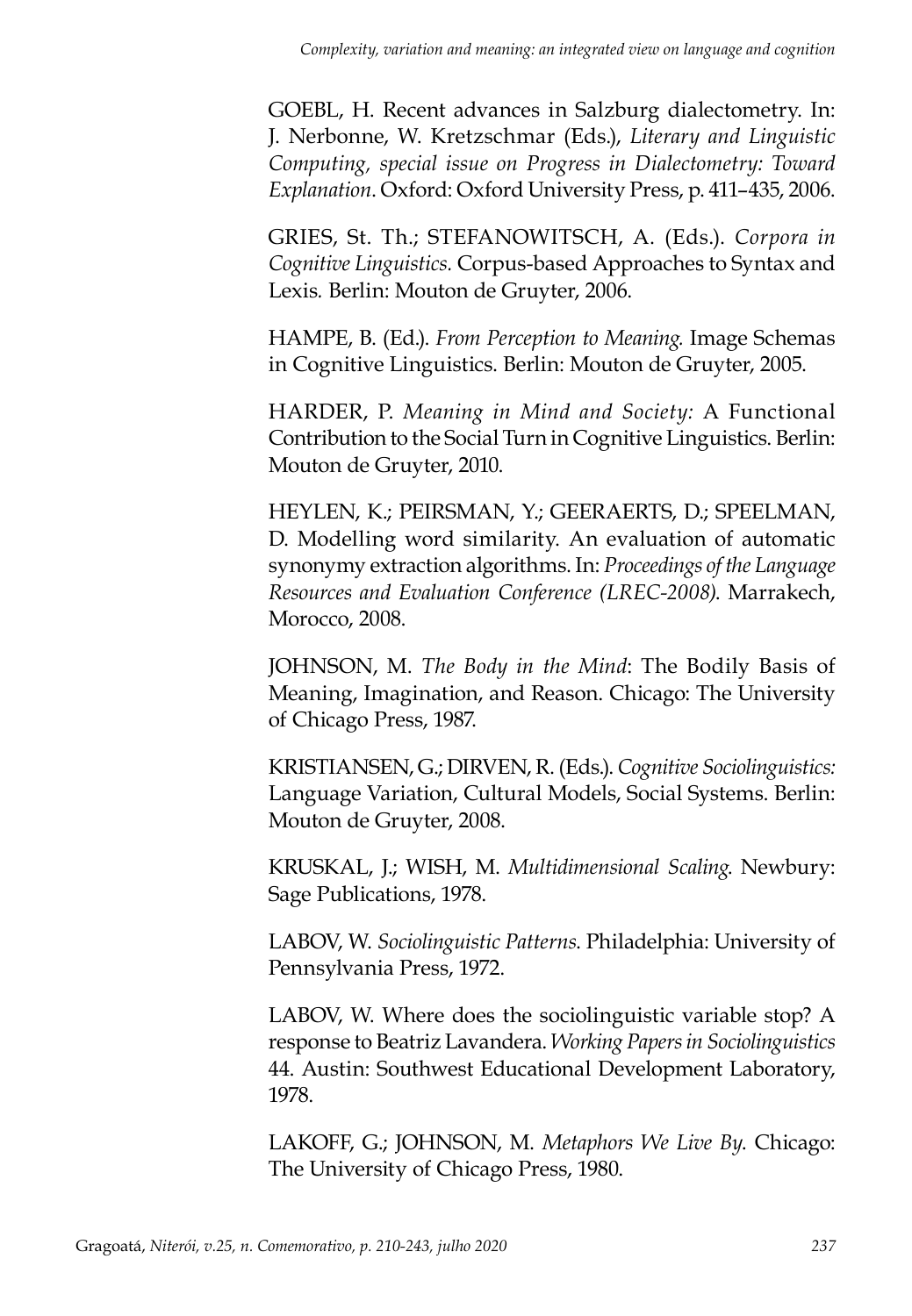LAKOFF, G.; JOHNSON, M. *Philosophy in the Flesh:* The Embodied Mind and its Challenge to Western Thought. New York: Basic Books. 1999.

LANGACKER, R. W. (1987). *Foundations of Cognitive Grammar.*  Vol. 1: Theoretical Prerequisites. Stanford: Stanford University Press.

LANGACKER, R. W. *Foundations of Cognitive Grammar.* Vol. 2: Descriptive Application. Stanford: Stanford University Press, 1991.

LANGACKER, R. W. *Cognitive Grammar.* A Basic Introduction. Oxford: Oxford University Press, 2008.

LAVANDERA, B. Where does the sociolinguistic variable stop?. *Language in Society* 7, p. 171-183, 1978.

NERBONNE, J.; KRETZSCHMAR, W. Introducing computational methods in Dialectometry. In: J. Nerbonne, W. Kretzschmar (Eds), *Computational Methods in Dialectometry,*  Special issue of Computers and the Humanities. Oxford: Oxford University Press, p. 245–255, 2003.

MERLEAU-PONTY, M. *The Phenomenology of Perception*. Atlantic Highlands, NJ: Humanities Press, 1945.

PADÓ, S.; LAPATA, M. Dependency-based construction of semantic space models. *Computational Linguistics* 33 (2), p. 163- 199, 2007.

PAMPEL, F. *Logistic Regression*. A Primer. Thousand Oaks: Sage Publications, 2000.

PEIRSMAN, Y.; GEERAERTS, D.; SPEELMAN, D. The automatic identification of lexical variation between language varieties. *Natural Language Engineering*, v. 16, n. 4, p. 469–490, 2010.

PEIRSMAN, Y.; HEYLEN, K.; GEERAERTS, D. Applying word space models to sociolinguistics. Religion names before and after 9/11. In: D. Geeraerts, G. Kristiansen, Y. Peirsman (Eds.), *Advances in Cognitive Sociolinguistics*. Berlin: Mouton de Gruyter, p. 111-137, 2010.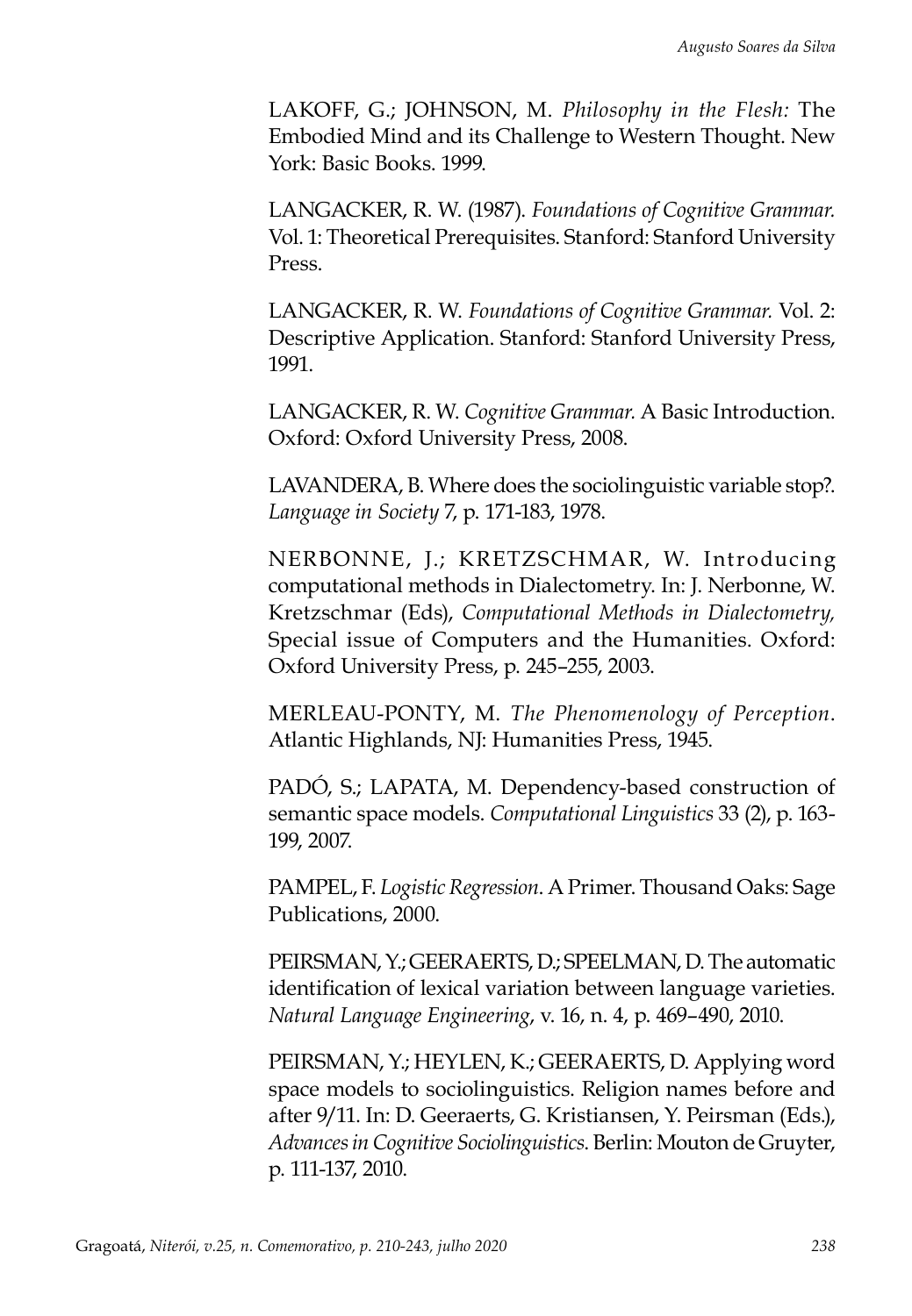PISHWA, H. (Ed.). *Language and Social Cognition.* Expression of the Social Mind. Berlin: Mouton de Gruyter, 2009.

PUTNAM, H. The meaning of meaning. In: K. Gunderson (Ed.), *Language, Mind and Knowledge*. Minnesota: University of Minnesota Press, p. 131-193, 1975.

ROHRER, T. Embodiment and experientialism. In: D. Geeraerts, H. Cuyckens (Eds.), *The Oxford Handbook of Cognitive Linguistics*. Oxford: Oxford University Press, 25-47, 2007.

ROSCH, E. Principles of categorization. In: E. Rosch, B. B. Lloyd (Eds.), *Cognition and Categorization*. Hillsdale: Lawrence Erlbaum, p. 27-48, 1978.

SHARIFIAN, F.; DIRVEN, R.; YU, N.; NIEMEIER, S. (Eds.) *Culture, Body, and Language.* Conceptualizations of Internal Body Organs across Cultures and Languages. Berlin: Mouton de Gruyter, 2008.

SILVA, A. S. da. *A Semântica de* deixar*.* Uma Contribuição para a Abordagem Cognitiva em Semântica Lexical. Lisboa: Fundação Calouste Gulbenkian e Fundação para a Ciência e a Tecnologia, 1999.

SILVA, A. S. da. Image schemas and category coherence: The case of the Portuguese verb *deixar*. In: H. Cuyckens, R. Dirven, J. R. Taylor (Eds.), *Cognitive Approaches to Lexical Semantics*. Berlin: Mouton de Gruyter, p. 281-322, 2003.

SILVA, A. S. da. Cultural determinations of causation. In: A. Soares da Silva, A. Torres, M. Gonçalves (Eds.), *Linguagem, Cultura e Cognição:* Estudos de Linguística Cognitiva. Vol. 1 Coimbra: Almedina, p. 575-606, 2004.

SILVA, A. S. da. Semântica e cognição da causação analítica em português. In: N. Salim, M. Cristina Name (Orgs.), *Lingüística e Cognição*. Juiz de Fora: Universidade Federal de Juiz de Fora, p. 11-47, 2005a.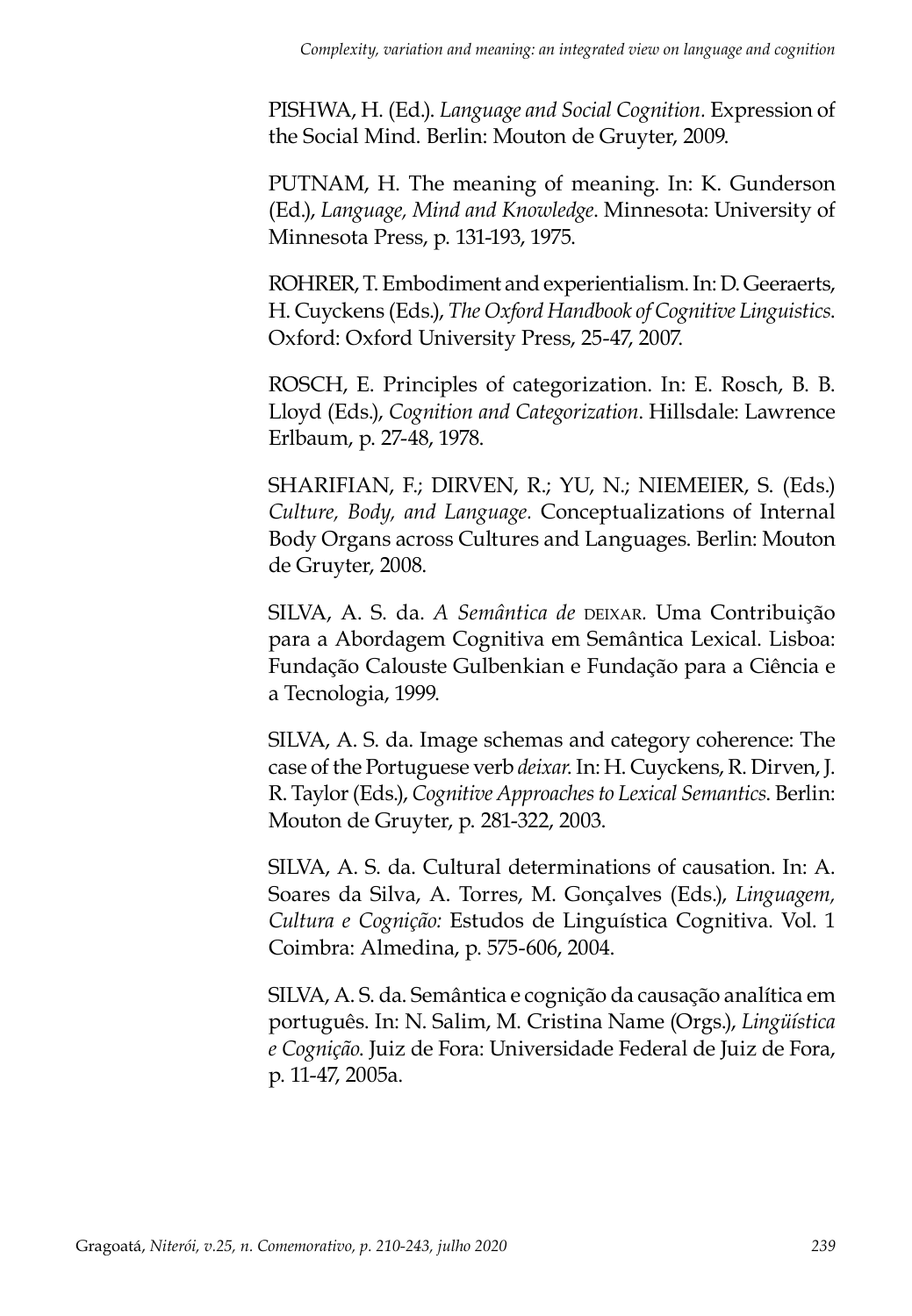SILVA, A. S. da. Revisitando as construções causativas e perceptivas do Português: significado e uso. In: I. Duarte, I. Leiria (Eds.), *Actas do XX Encontro Nacional da Associação Portuguesa de Linguística*. Lisboa: Associação Portuguesa de Linguística, p. 855-874, 2005b.

SILVA, A. S. da. *O Mundo dos Sentidos em Português:* Polissemia, Semântica e Cognição. Coimbra: Almedina, 2006.

SILVA, A. S. da. O corpus CONDIV e o estudo da convergência e divergência entre variedades do português. In: L. Costa, D. Santos, N. Cardoso (Eds.), *Perspectivas sobre a Linguateca/Actas do Encontro Linguateca: 10 anos*. Disponível em <http://www. linguateca.pt/LivroL10/>. Acesso em: 30 set. 2019, 2008

SILVA, A. S. da. A Sociolinguística Cognitiva: razões e objecto de uma nova área de investigação linguística. *Revista Portuguesa de Humanidades:* Estudos Linguísticos, v. 13 n. 1, p. 191-212., 2009.

SILVA, A. S. da. Measuring and parameterizing lexical convergence and divergence between European and Brazilian Portuguese. In: D. Geeraerts, G. Kristiansen, Y. Peirsman (Eds.), *Advances in Cognitive Sociolinguistics*. Berlin: Mouton de Gruyter, p. 41-83, 2010.

SILVA, A. S. da. Comparing objective and subjective linguistic distances between European and Brazilian Portuguese. In: M. Reif, J. A. Robinson, M. Pütz (Eds.), *Variation in Language and Language Use:* Linguistic, socio-cultural and cognitive perspectives. Frankfurt: Peter Lang, p. 244–274, 2012.

SILVA, A. S. da. The pluricentricity of Portuguese: A sociolectometrical approach to divergence between European and Brazilian Portuguese. In: A. Soares da Silva (Ed.), *Pluricentricity:* Language Variation and Sociocognitive Dimensions. Berlin: Mouton de Gruyter 143-188, 2014.

SILVA, A. S. da. The cognitive approach to pluricentric languages and the pluricentricity of Portuguese: What's really new? In: R. Muhr (Ed.), *Pluricentric Languages and Non-Dominant Varieties Worldwide.* Part II: The Pluricentricity of Portuguese and Spanish. New Concepts and Descriptions. Wien: Peter Lang Verlag, p. 13-34, 2016.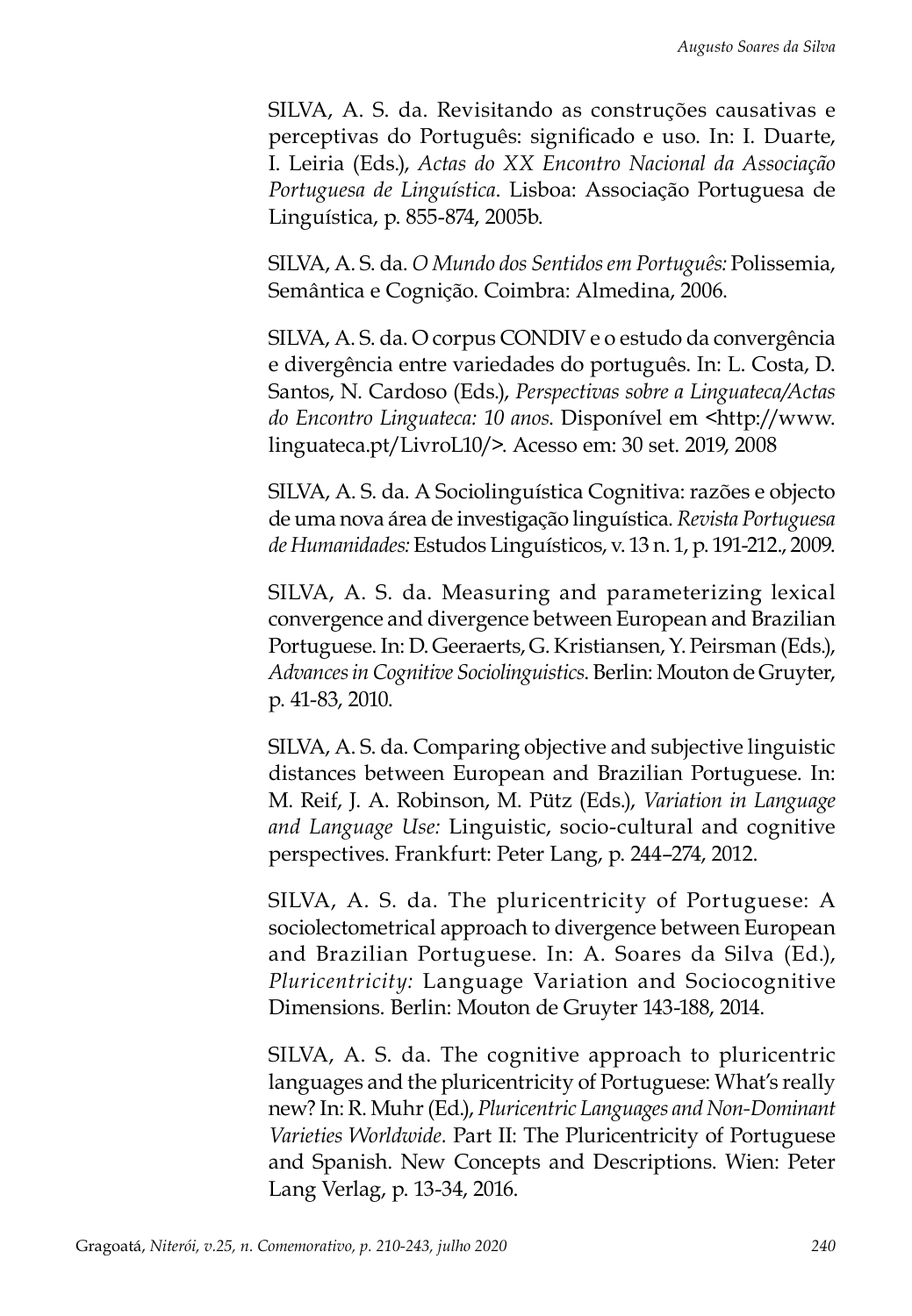SINHA, C. Language as a biocultural niche and social institution. In: V. Evans, S. Pourcel (Eds.), *New Directions in Cognitive Linguistics*. Amsterdam: John Benjamins, p. 289-309, 2010.

SPEELMAN, D.; GRONDELAERS, S.; GEERAERTS, D. Profilebased linguistic uniformity as a generic method for comparing language varieties. *Computers and the Humanities* 37, p. 317-337, 2003.

STEFANOWITSCH, A.; GRIES, St. Th. *Corpus-based Approaches to Metaphor and Metonymy*. Berlin: Mouton de Gruyter, 2006.

STEFANOWITSCH, A.; Gries, St. Th. (2008). Channel and constructional meaning: A collostructional case study. In: G. Kristiansen, R. Dirven (Eds.). *Cognitive Sociolinguistics:*  Language Variation, Cultural Models, Social Systems. Berlin: Mouton de Gruyter, p. 129-152, 2008.

SWEETSER, E. *From Etymology to Pragmatics.* Metaphorical and Cultural Aspects of Semantic Structure. Cambridge: Cambridge University Press, 1990.

SZMRECSANYI, B. The English genitive alternation in a cognitive sociolinguistics perspective. In: D. Geeraerts, G. Kristiansen, Y. Peirsman (Eds.), *Advances in Cognitive Sociolinguistics*. Berlin: Mouton de Gruyter, p. 141-166, 2010.

TALMY, L. How language structures space. In: H. Pick, L. Acredolo (Eds.), *Spatial Orientation:* Theory, Research, and Application. New York: Plenum Press, p. 225-282, 1983.

TALMY, L. Force dynamics in language and cognition. *Cognitive Science* 12, p. 49-100, 1988.

TALMY, L. *Toward a Cognitive Semantics.* Vol. 1: Concept Structuring Systems. Vol. II: Typology and Process in Concept Structuring. Cambridge: The MIT Press, 2000.

TAYLOR, J. R. *Linguistic Categorization.* Prototypes in Linguistic Theory. Oxford: Oxford University Press, 1995.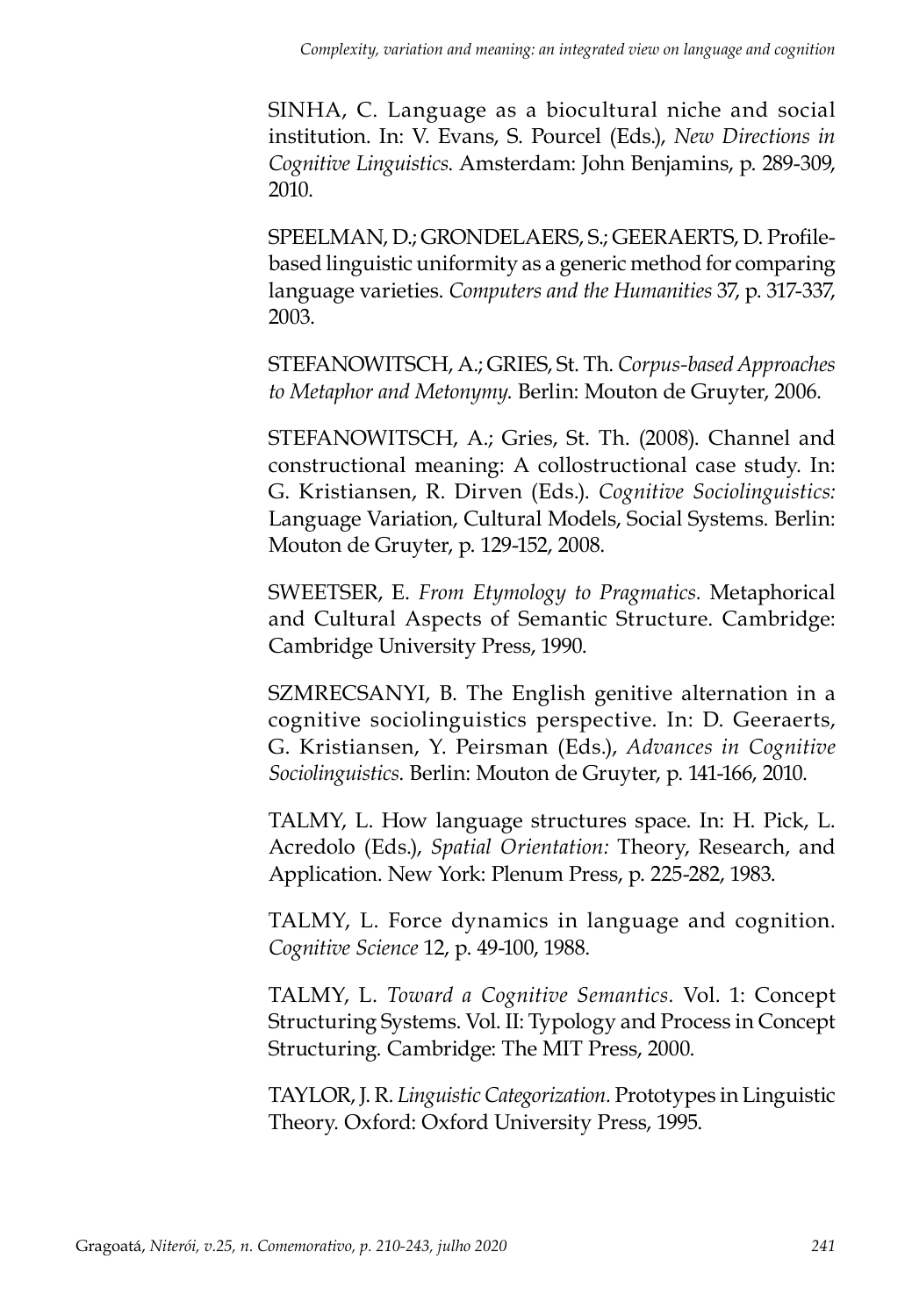TURNER, M. *Death is the Mother of Beauty:* Mind, Metaphor, Criticism. Chicago: The University of Chicago Press, 1987.

VANDELOISE, C. *Spatial Prepositions:* A Case Study from French. Chicago: The University of Chicago Press, 1991.

VANDELOISE, C. Containment, support and linguistics relativity. In: H. Cuyckens, R. Dirven, J. R. Taylor (Eds.), *Cognitive Approaches to Lexical Semantics*. Berlin: Mouton de Gruyter, p. 393-426, 2003.

VANHOVE, M. Semantic associations between sensory modalities, prehension and mental perceptions: A crosslinguistic perspective. In: M. Vanhove (Ed.), *From Polysemy to Semantic Change.* Towards a Typology of Lexical Semantic Associations. Amsterdam: John Benjamins, p. 341-370, 2008.

VARELA, F.; THOMPSON, E.; ROSCH, E. *The Embodied Mind*. Mass.: Massachusetts Institute of Technology, 1991.

WIERZBICKA, A. *Semantics.* Primes and Universals. Oxford: Oxford University Press, 1996.

WILSON, R. A. *Boundaries of the Mind*. The individual in the fragile sciences. Cambridge: Cambridge University Press, 2005.

WITTGENSTEIN, L. *Philosophical Investigations*. Oxford: Basil Blackwell, 1953.

ZIEMKE, T.; ZLATEV, J.; FRANK, R. (Eds.). *Body, Language, and Mind* I: Embodiment. Berlin: Mouton de Gruyter, 2007.

ZLATEV, J. *Situated Embodiment*: Studies in the Emergence of Spatial Meaning. Stockholm: Gotab, 1997.

ZLATEV, J. Embodiment, language and mimesis. In: T. Ziemke, J. Zlatev, R. M. Frank (Eds.), *Body, Language and Mind.* Vol. 1. Embodiment. Berlin: Mouton de Gruyter, p. 297-337, 2007.

ZLATEV, J.; RACINE, T.; SINHA, C.; ITKONEN, E. (Eds.). *The Shared Mind:* Perspectives on Intersubjectivity. Amsterdam: John Benjamins, 2008.